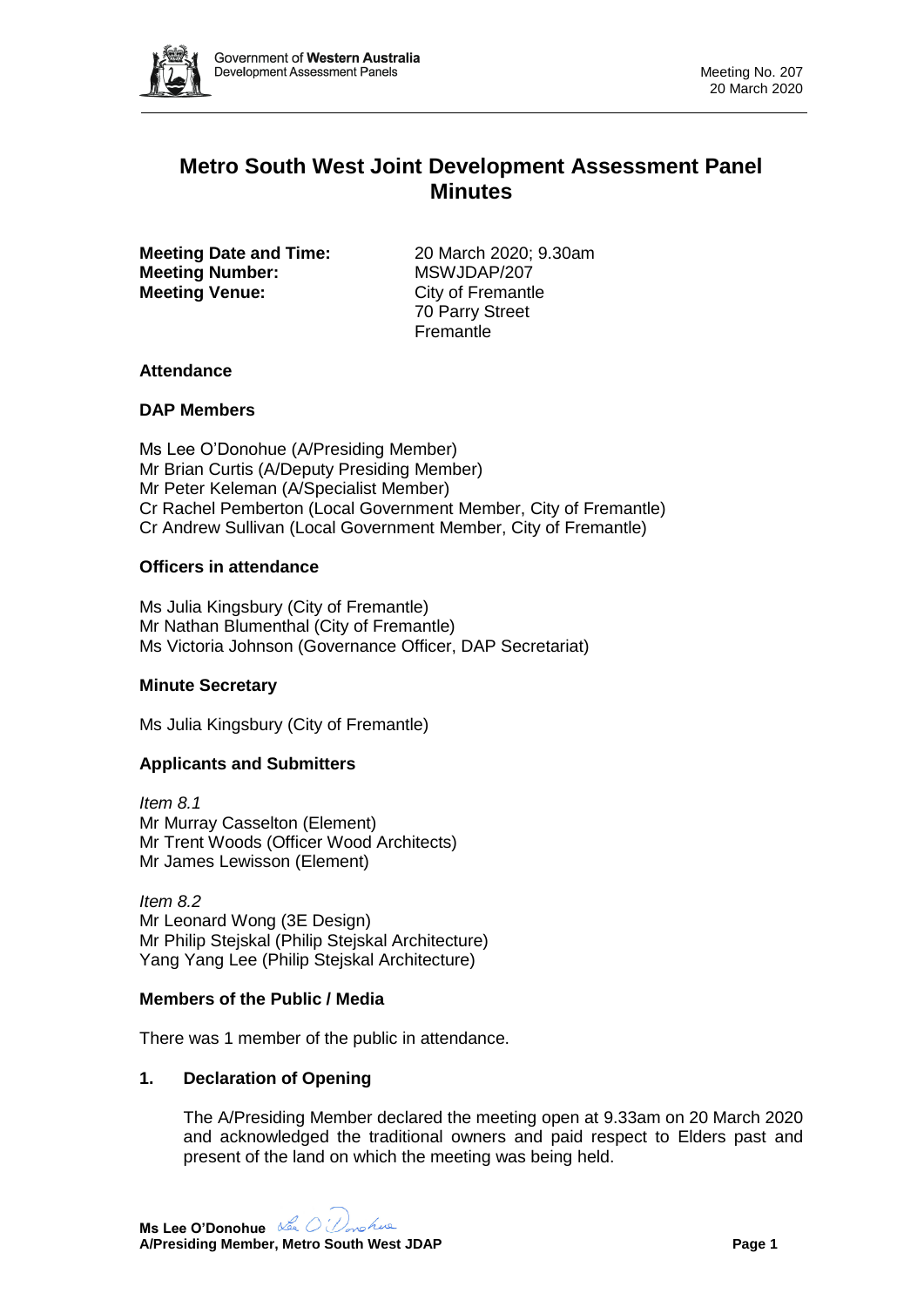

The A/Presiding Member announced the meeting would be run in accordance with the DAP Standing Orders 2017 under the *Planning and Development (Development Assessment Panels) Regulations 2011*.

The A/Presiding Member advised that in accordance with Section 5.16 of the DAP Standing Orders 2017 which states *'A person must not use any electronic, visual or audio recording device or instrument to record the proceedings of the DAP meeting unless the A/Presiding Member has given permission to do so.',* the meeting would not be recorded.

### **2. Apologies**

Mr Tony Arias (Presiding Member)

#### **3. Members on Leave of Absence**

DAP Member, Mr Tony Arias has been granted leave of absence by the Director General for the period of 16 March 2020 to 20 March 2020 inclusive.

#### **4. Noting of Minutes**

DAP members noted that signed minutes of previous meetings are available on the [DAP website.](https://www.dplh.wa.gov.au/about/development-assessment-panels/daps-agendas-and-minutes)

#### **5. Declaration of Due Consideration**

All members declared that they had duly considered the documents.

#### **6. Disclosure of Interests**

In accordance with section 2.4.9 of the DAP Code of Conduct 2017, DAP Members, Cr Rachel Pemberton and Cr Andrew Sullivan, declared that they participated in a prior Council meeting in relation to the application at items 8.1 and 8.2. However, under section 2.1.2 of the DAP Code of Conduct 2017, Cr Pemberton and Cr Sullivan acknowledged that they are not bound by any previous decision or resolution of the local government and undertake to exercise independent judgment in relation to any DAP application before them, which will be considered on its planning merits.

In accordance with section 4.6.1 and 4.6.2 of the DAP Standing Orders 2017, the A/Presiding Member determined that the members listed above, who have disclosed an impartiality interest, are permitted to participate in discussion and voting on the items.

### **7. Deputations and Presentations**

- **7.1** Mr Peter Turner addressed the DAP against the application at Item 8.1 and responded to questions from the panel.
- **7.2** Mr Murray Casselton (Element) addressed the DAP in support of the application at Item 8.1 and responded to questions from the panel.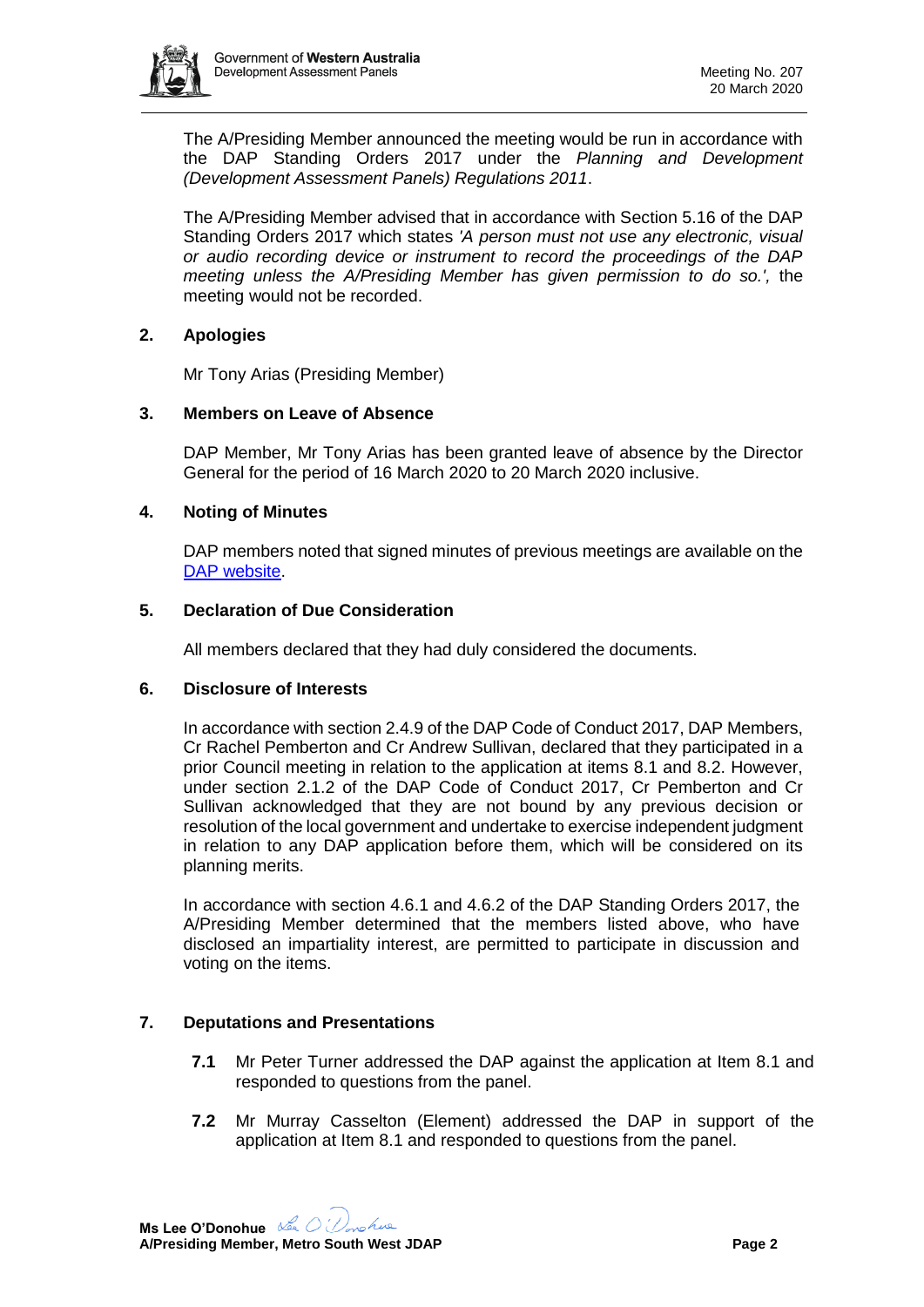

**7.3** Mr Trent Woods (Officer Woods Architects) addressed the DAP in support of the application at Item 8.1 and responded to questions from the panel.

*The presentation at Item 7.1 7.2 and 7.3 were heard prior to the application at Item 8.1.* 

**7.4** Mr Philip Stejskal (Philip Stejskal Architecture) addressed the DAP in support of the application at Item 8.2 and responded to questions from the panel.

#### *The presentation at Items 7.4 was heard prior to the application at Item 8.2.*

### **8. Form 1 – Responsible Authority Reports – DAP Applications**

Applicant: Element Owner: R A Delroy Responsible Authority: City of Fremantle DAP File No: DAP/20/01727

**8.1** Property Location: No.119 (Lot 200), Hope Street, White Gum Valley Development Description: 24 Grouped dwellings and 4 Multiple dwellings

### **REPORT RECOMMENDATION**

**Moved by:** Cr Andrew Sullivan **Seconded by:** Cr Rachel Pemberton

### **Officer Recommendation:**

That the Metro South-West JDAP resolves to:

1. **Approve** DAP Application reference DAP/20/01727 and accompanying plans A\_50, A\_100, A\_101, A\_102, A\_120, A\_150, P19000-La-101 in accordance with Clause 68 of Schedule 2 (Deemed Provisions) of the *Planning and Development (Local Planning Schemes) Regulations 2015*, and the provisions of the of the City of Fremantle Local Planning Scheme No. 4, and pursuant to clause 24(1) and 26 of the Metropolitan Region Scheme subject to the following conditions:

### **Conditions**

- 1. This approval relates only to the development as indicated on the approved plans dated 23 December 2019. It does not relate to any other development on this lot and must substantially commence within 4 years from the date of the decision letter.
- 2. All storm water discharge shall be contained and disposed of on-site unless otherwise approved by the City of Fremantle.
- 3. The approved development, including any footings, shall be wholly located within the cadastral boundaries of the subject site.
- 4. Prior to the issue of a Building Permit for the development hereby approved, all fencing within the Hope Street Primary Street setback area (5 metres) shall be visually permeable 1.2 metres above natural ground level and thereafter maintained to the satisfaction of the City of Fremantle.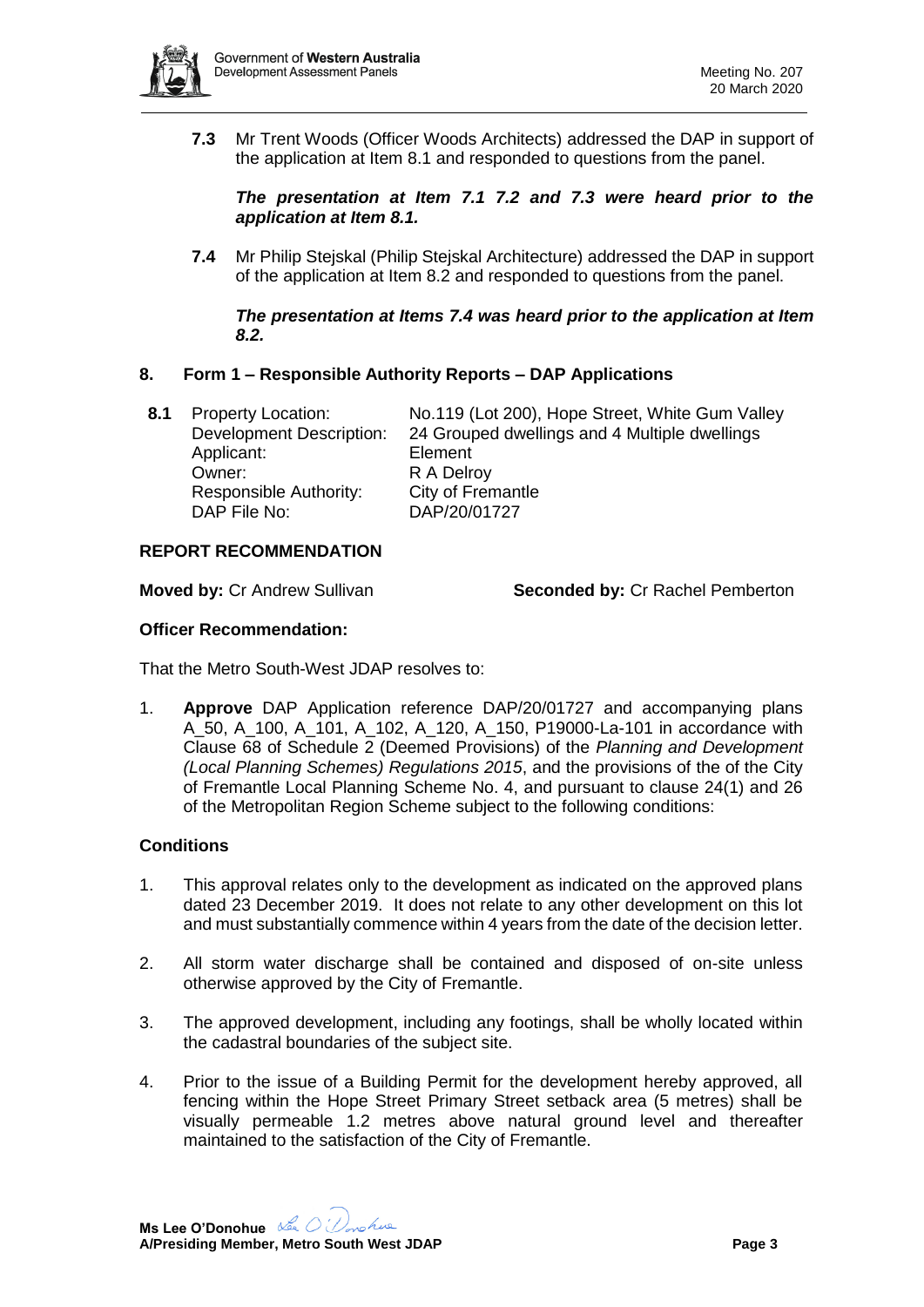

- 5. Prior to the issue of a Building Permit for the development hereby approved, a detailed drawing showing how the eastern side of the balcony to the Grouped dwelling on lot 25, is to be screened in accordance with Clause 5.4.1 C1.1 of the Residential Design Codes by either:
	- a) fixed obscured or fixed translucent glass to a minimum height of 1.60 metres above internal floor level, or
	- b) fixed screening, with openings not wider than 5cm and with a maximum of 25% perforated surface area, to a minimum height of 1.60 metres above the internal floor level, or
	- c) a minimum sill height of 1.60 metres above the internal floor level,

Prior to occupation of the development hereby approved, the approved screening method shall be installed and maintained to the satisfaction of the City of Fremantle.

- 6. Prior to the issue of a Building Permit for the development hereby approved, a detailed drawing showing how the south facing upper floor major openings to the dwellings on lots 14 - 24 (inclusive), are to be screened in accordance with Clause
	- 5.4.1 C1.1 of the Residential Design Codes by either:
	- a) fixed obscured or fixed translucent glass to a minimum height of 1.60 metres above internal floor level, or
	- b) fixed screening, with openings not wider than 5cm and with a maximum of 25% perforated surface area, to a minimum height of 1.60 metres above the internal floor level, or
	- c) a minimum sill height of 1.60 metres above the internal floor level,

Prior to occupation of the development hereby approved, the approved screening method shall be installed and maintained to the satisfaction of the City of Fremantle.

- 7. Prior to the issue of a Building Permit for the development hereby approved, a detailed drawing showing how the window located on western elevation of the dwelling on lot 14, is to be screened in accordance with Clause 5.4.1 C1.1 of the Residential Design Codes by either:
	- a) fixed obscured or fixed translucent glass to a minimum height of 1.60 metres above internal floor level, or
	- b) fixed screening, with openings not wider than 5cm and with a maximum of 25% perforated surface area, to a minimum height of 1.60 metres above the internal floor level, or
	- c) a minimum sill height of 1.60 metres above the internal floor level,

Prior to occupation of the development hereby approved, the approved screening method shall be installed and maintained to the satisfaction of the City of Fremantle.

- 8. Prior to the occupation of the development hereby approved, the approved landscaping shall be completed in accordance with the approved plans or any approved modifications thereto to the satisfaction of the City of Fremantle. All landscaped areas are to be maintained on an ongoing basis for the life of the development, to the satisfaction of the City of Fremantle.
- 9. Deep planting zones shall have no impeding building structure or feature above or below ground level, to the satisfaction of the City of Fremantle.
- 10. Notwithstanding condition 1, this approval does not authorise the removal or modification of verge infrastructure and verge trees within the verge area. Prior to the issue of a building permit for the development hereby approved, the owner/developer is to submit a verge landscaping plan and a verge parking plan to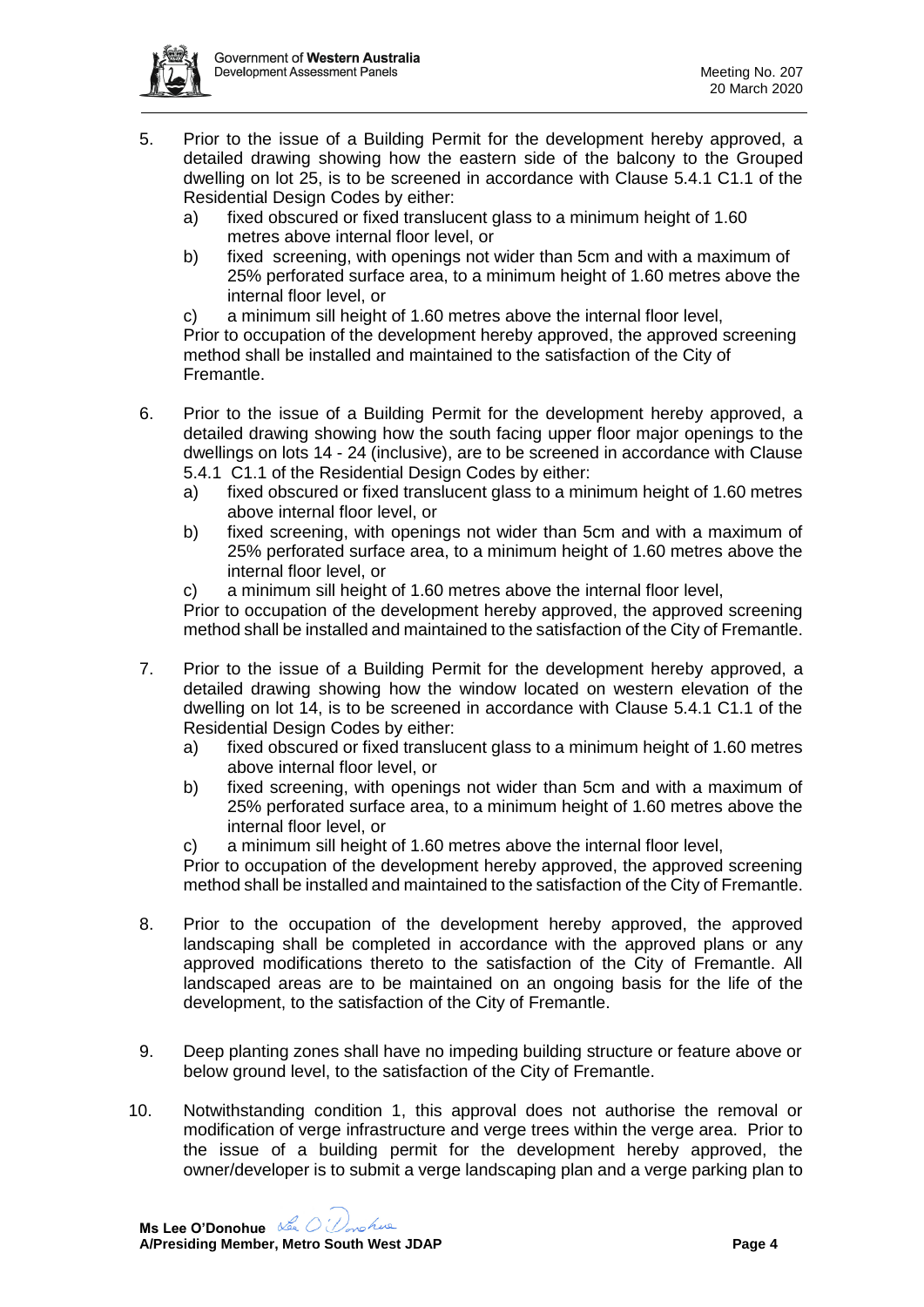

the City of Fremantle for approval. The approved verge landscaping plan and verge parking bays shall be installed prior to the occupation of the development, to the satisfaction of the City of Fremantle.

- 11. Prior to the issue of a Building Permit for the development hereby approved, evidence is to be submitted demonstrating that the development will achieve an accredited energy efficiency star rating 1.5 stars in excess of current National Construction Code requirements that is certified by an energy assessor to the satisfaction of the City of Fremantle. The development is to be maintained at the approved standard to the satisfaction of the City of Fremantle.
- 12. Prior to occupation of the development hereby approved, a minimum 2kw photovoltaic solar panel system shall be installed to each dwelling and maintained thereafter to the satisfaction of the City of Fremantle.
- 13. Prior to the issue of a building permit for the works hereby approved, the owner/developer is to demonstrate that the Multiple dwelling building exceeds the minimum requirements of the National Construction Code, such as a rating under the Association of Australasian Acoustical Consultants Guideline for Apartment and Townhouse Acoustic Rating (or equivalent), to the satisfaction of the City of Fremantle.
- 14. Prior to the issue of a building permit, details are to be submitted that demonstrate that each multiple dwelling will be individually metered for water and power use to the satisfaction of the City of Fremantle.
- 15. Prior to occupation of the development hereby approved, all boundary walls shall be of a clean finish in any of the following materials:
	- coloured sand render,
	- face brick.
	- painted surface,

and be thereafter maintained to the satisfaction of the City of Fremantle.

- 16. Prior to occupation of the development hereby approved, the car parking, and loading area(s), and vehicle access and circulation areas shown on the approved site plan, including the provision of disabled car parking, shall be constructed, drained, and line marked and provided in accordance with Clause 4.7.1(a) of the City of Fremantle Local Planning Scheme No.4, to the satisfaction of the City of Fremantle.
- 17. Prior to the issue of a Building Permit for the development hereby approved, two (2) Class 3 bicycle racks, as defined in Local Planning Scheme No. 4, shall be provided for the Multiple dwelling building, to the satisfaction of the City of Fremantle. Prior to occupation of the development the approved bicycle racks must be installed and thereafter be maintained for the life of the development, to the satisfaction of the City of Fremantle.
- 18. Prior to the occupation of the development hereby approved, vehicle crossovers shall be constructed and/or be modified to the City's specification and thereafter maintained to the satisfaction of the City of Fremantle.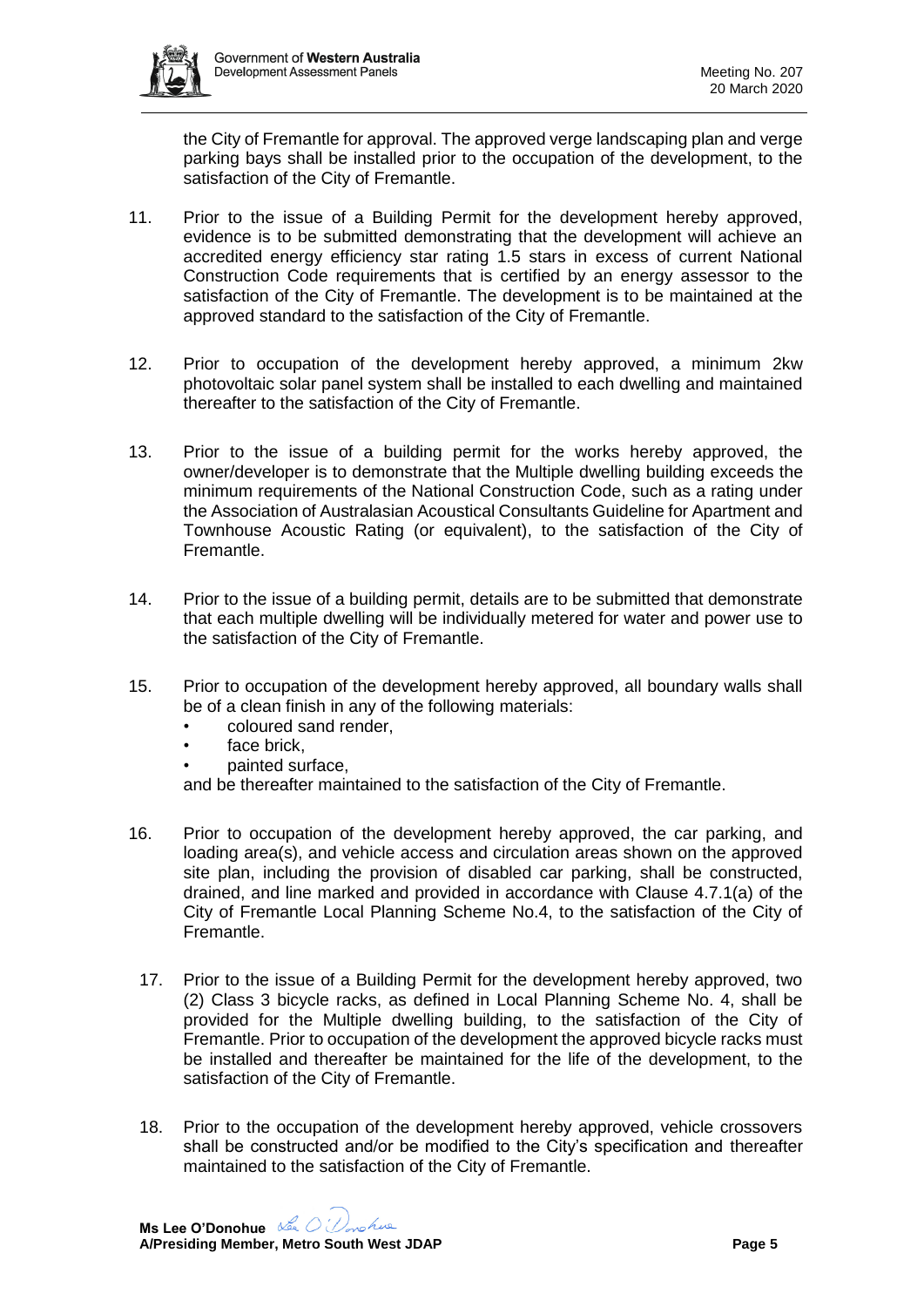

- 19. Prior to the occupation of the development hereby approved, any redundant crossovers shall be removed and the verge and kerbing reinstated to the City's specifications, at the expense of the applicant and to the satisfaction of the City of Fremantle.
- 20. Prior to the issue of a building permit, an outdoor lighting plan must be submitted and approved, by the City of Fremantle. The outdoor lighting is to be designed, baffled and located to prevent any increase in light spill onto the adjoining properties and is to be implemented and maintained upon the completion of the development to the satisfaction of the City of Fremantle.
- 21. Prior to occupation of the development hereby approved, all air-conditioning plant, satellite dishes, antennae and any other plant and equipment shall be located or screened so as not to be highly visible from beyond the boundaries of the development site to the satisfaction of the City of Fremantle.
- 22. Prior to issue of a building permit, the owner/developer is to submit a waste management plan for approval detailing the storage and management of the waste generated by the development. The approved waste management plan is to be implemented and maintained for the life of the development to the satisfaction of the City of Fremantle.
- 23. Prior to the issue of a Building Permit a Construction Management Plan shall be submitted and approved, to the satisfaction of the City of Fremantle addressing, but not limited to, the following matters:
	- a) Use of City car parking bays for construction related activities;
	- b) Protection of infrastructure and street trees within the road reserve;
	- c) Security fencing around construction sites;
	- d) Gantries;
	- e) Access to site by construction vehicles;
	- f) Contact details;
	- g) Site offices;
	- h) Noise Construction work and deliveries;
	- i) Sand drift and dust management;
	- j) Waste management;
	- k) Dewatering management plan;
	- l) Traffic management; and
	- m) Works affecting pedestrian areas.
	- n) The protection of the existing Norfolk Island Pine tree and Jacaranda tree shown for retention on the approved landscaping plan.

The approved Construction Management Plan shall be adhered to throughout the construction of the new development.

24. Where any of the preceding conditions has a time limitation for compliance, if any condition is not met by the time requirement within that condition, then the obligation to comply with the requirements of any such condition (other than the time limitation for compliance specified in that condition), continues whilst the approved development continues.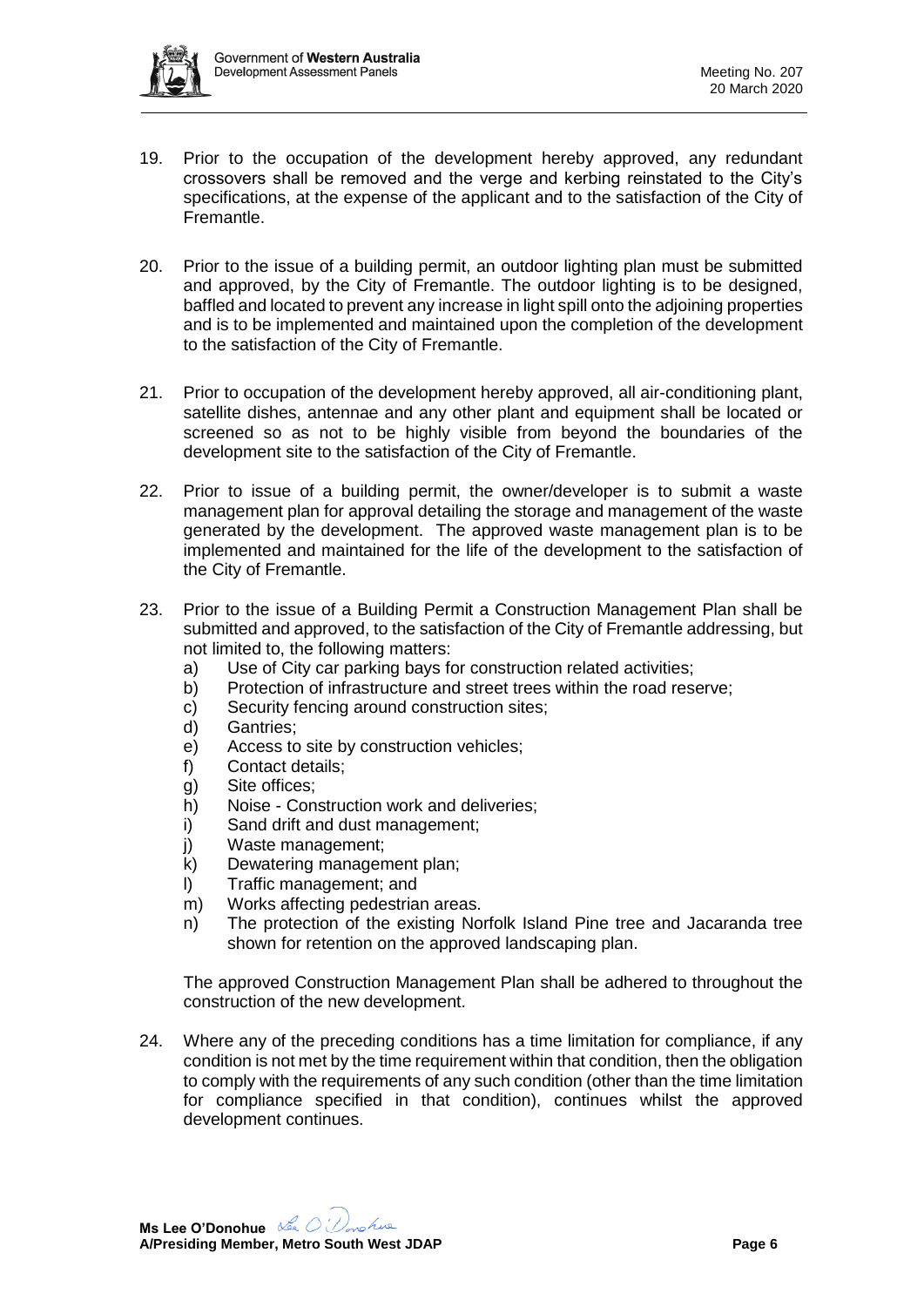

#### **Advice notes**

- i) The owner is advised that an obstruction permit may be required from the City for any future obstruction of the Hope Street and Wongan Avenue road reserves. An application for obstruction permit can be found via [www.fremantle.wa.gov.au.](http://www.fremantle.wa.gov.au/)
- ii) The applicant is advised of the following:
	- a. Levels at the property boundary including any driveways and pedestrian access points shall match existing footpath and/or right of way levels;
	- b. Any adjustment in levels is to be achieved within the property boundaries;
	- c. Details of all existing and proposed levels to be shown in the submitted working drawings for a building permit, to show that existing footpath levels are maintained.
	- d. Minimum floor level to be road reduced level plus kerb height (150 mm) plus 2% slope towards to the property boundary. All levels are to be in AHD.
- iii) In regard to the condition requiring a Construction Management Plan, Local Planning Policy 1.10 Construction Sites can be found on the City's web site via http://www.fremantle.wa.gov.au/development/policies. A copy of the City's Construction and Demolition Management Plan Proforma which needs to be submitted with building and demolition permits can be accessed via: [https://www.fremantle.wa.gov.au/sites/default/files/Construction%20and%20Dem](https://www.fremantle.wa.gov.au/sites/default/files/Construction%20and%20Demolition%20Management%20Plan%20Proforma.pdf) [olition%20Management%20Plan%20Proforma.pdf](https://www.fremantle.wa.gov.au/sites/default/files/Construction%20and%20Demolition%20Management%20Plan%20Proforma.pdf) The Infrastructure Business Services department can be contacted via [info@fremantle.wa.gov.au](mailto:ibs@fremantle.wa.gov.au) or 9432 9999.
- iv) A Building permit is required for the proposed Building Works. A certified BA1 application form must be submitted and a Certificate of Design Compliance (issued by a Registered Building Surveyor Contractor in the private sector) must be submitted with the BA1.
- v) The applicant is advised that a crossover permit must be obtained from the City's Engineering Department. New/modified crossover(s) shall comply with the City's standard for crossovers, which are available on the City of Fremantle's web site.
- vi) The applicant is encouraged to maintain the adjacent verge in accordance with the City's Verge Garden Policy which can be found on the City website at: <https://www.fremantle.wa.gov.au/residents/trees-and-verges>
- vii) The applicant is advised that the proposed works indicated outside of the lot boundaries of the subject site do not form part of this approval. Should the applicant wish to undertake these works separate approval is required from the City. Queries relating to these works should be directed to the City's Technical Officer, Parks and Landscape via [info@fremantle.wa.gov.au](mailto:info@fremantle.wa.gov.au) or 9432 9999.
- viii) In regards the condition requiring visual permeability of fencing, visually permeable is defined by LPP 2.8 Fences Policy as:

Means, in reference to a wall, gate, door or fence that the vertical surface has: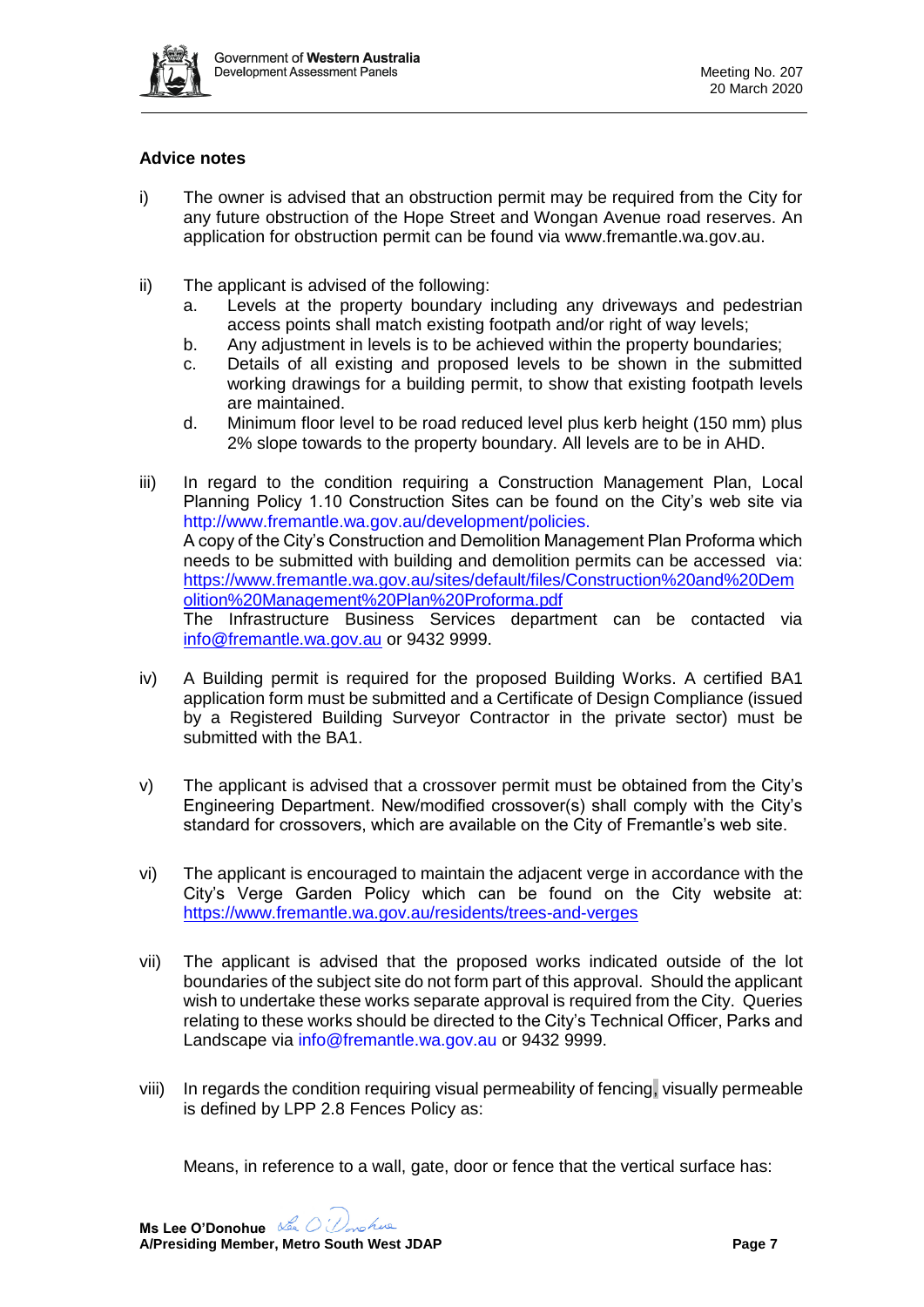

- Continuous vertical or horizontal gaps of at least 50mm width occupying not less than one half of its face in aggregate of the entire surface or where narrower than 50mm, occupying at least two thirds of the face in aggregate, as viewed directly from the street; or
- A surface offering equal or lesser obstruction to view.

| Visual Permeability Based on Size of Slats |                                                          |
|--------------------------------------------|----------------------------------------------------------|
| <b>Slat Size</b>                           | <b>Gap Size</b>                                          |
| Slats less than 50 mm wide                 | Gap size equal to or greater<br>than twice the slat size |
| Slats 50 mm wide and greater               | Gap size equal to or greater<br>than slat size           |

- ix) Work on construction sites shall be limited to between 7am and 7pm on any day which is not a Sunday or Public Holiday. If work is to be done outside these hours a noise management plan must be submitted and approved by the City of Fremantle prior to work commencing.
- x) Effective measures shall be taken to stabilize sand and ensure no sand escapes from the property by wind or water in accordance with the City's Prevention and Abatement of Sand Drift Local Law.
- xi) All mechanical service systems including air-conditioners and pool filters etc. are to be designed and installed to prevent emitted noise levels from exceeding the relevant decibel levels as set out in the Environmental Protection (Noise) Regulations 1997 (as amended).

#### **AMENDING MOTION 1**

**Moved by: Cr Andrew Sullivan <b>Seconded by:** Mr Peter Keleman

That Condition 4 be amended to read as follows:

*Prior to the issue of a Building Permit for the development hereby approved, all fencing within 1.5 metres of the Hope Street boundary shall be visually permeable 1.2 metres above natural ground level and thereafter maintained to the satisfaction of the City of Fremantle.*

#### **The Amending Motion was put and CARRIED (4/1).**

For: Cr Andrew Sullivan Ms Lee O'Donohue Mr Brian Curtis Mr Peter Keleman

Against: Cr Rachel Pemberton

**REASON:** It was considered that a combination of permeable and solid fencing would allow some privacy to be achieved between courtyards, whilst maintaining the open style character of the surrounding streetscape.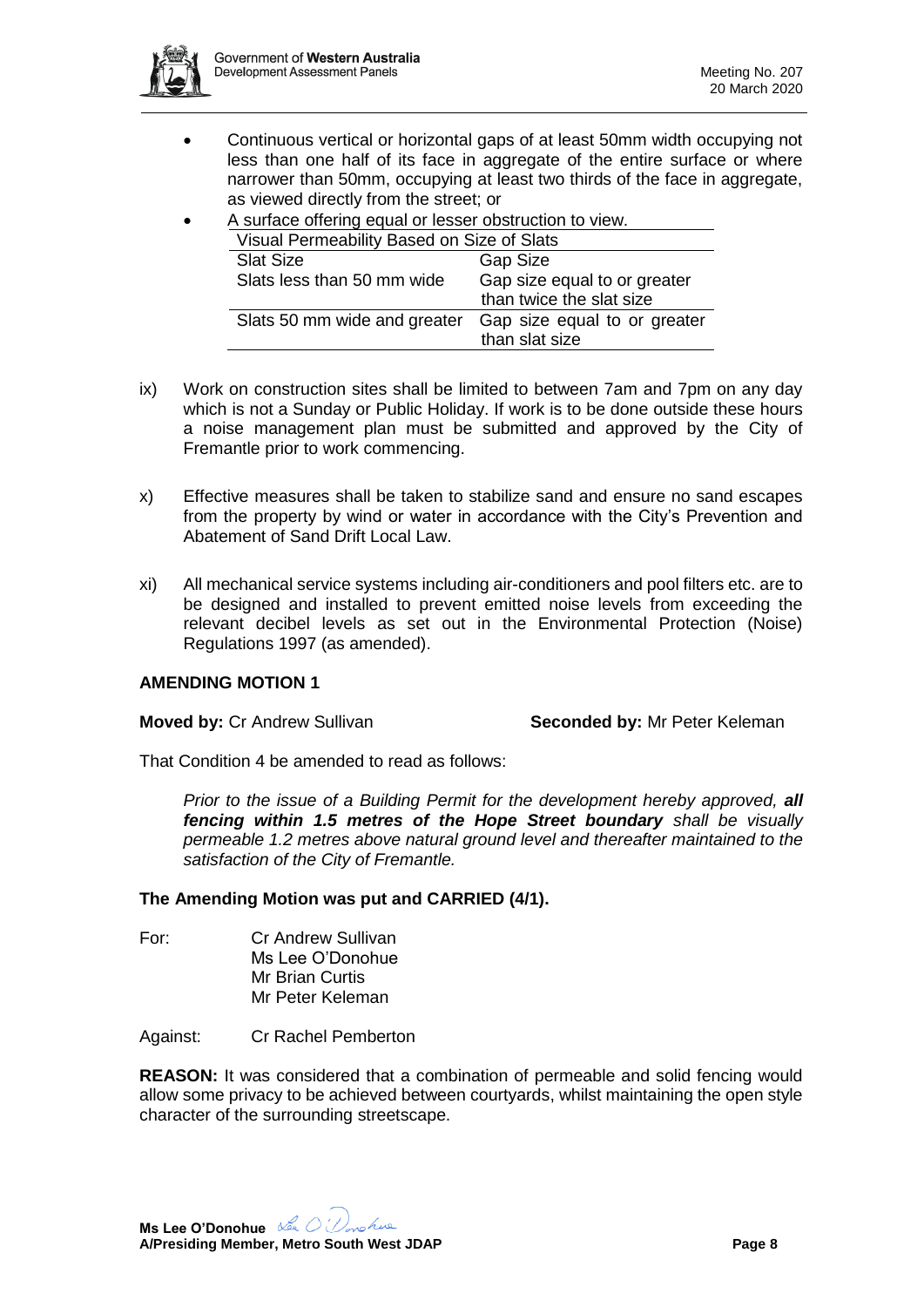

### **AMENDING MOTION 2**

**Moved by: Cr Andrew Sullivan <b>Seconded by:** Mr Brian Curtis

That Condition 9 be amended to read as follows:

*The approved 3m by 3m deep planting zone, for each Grouped dwelling, shall have no impeding building structure or feature above or below ground level, to the satisfaction of the City of Fremantle.*

#### **The Amending Motion was put and CARRIED UNANIMOUSLY.**

**REASON:** Amended to specifically refer to the deep planting zones located within the individual grouped dwelling lots, consistent with the City's Local Planning Scheme requirements.

#### **AMENDING MOTION 3**

**Moved by: Cr Andrew Sullivan <b>Seconded by:** Mr Peter Keleman

That a new Advice note xii be added to read as follows:

*In relation Condition 13, the satisfaction of the requirement may include reference to achievable ratings indicated by suppliers of proprietary construction systems.*

#### **The Amending Motion was put and CARRIED UNANIMOUSLY.**

**REASON:** Advice note added to provide guidance to the applicant with regard to what would be considered an acceptable response to Condition 13.

#### **AMENDING MOTION 4**

**Moved by:** Cr Andrew Sullivan **Seconded by:** Mr Brian Curtis

That Condition 15 be amended to read as follows:

*Prior to occupation of the development hereby approved, all boundary walls shall be of a clean finish in any of the following materials:*

- *coloured sand render,*
- *face brick,*
- *painted surface,*
- *other approved finish*

*and be thereafter maintained to the satisfaction of the City of Fremantle.*

### **The Amending Motion was put and CARRIED UNANIMOUSLY.**

**REASON:** To allow the proposed finish of the boundary walls to be consistent with the pallet of external materials for the affected dwellings.

**Ms Lee O'Donohue A/Presiding Member, Metro South West JDAP Page 9**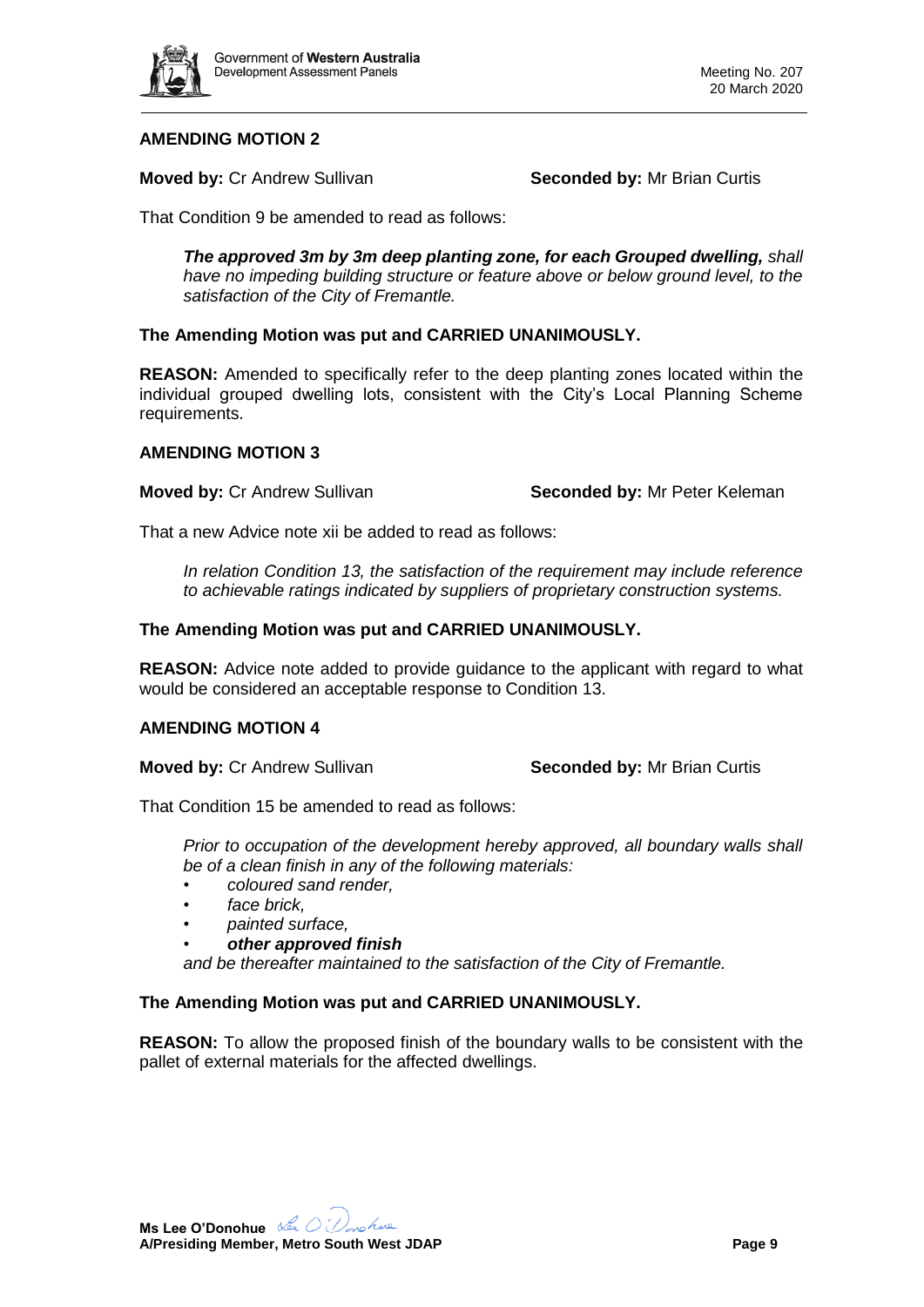

# **AMENDING MOTION 5**

**Moved by: Cr Andrew Sullivan <b>Seconded by:** Mr Peter Keleman

That Condition 16 be amended to read as follows:

*Prior to the occupation of the development hereby approved, car parking bays, and loading area(s), and vehicle access and circulation areas within the site as shown on the approved site plan, including the provision of disabled car parking, shall be constructed, drained, and line marked and provided in accordance with Clause 4.7.1(a) of the City of Fremantle Local Planning Scheme No. 4, are to be clearly identifiable, permanently constructed to a trafficable standard and adequately drained to the satisfaction of the City of Fremantle.*

#### **The Amending Motion was put and CARRIED UNANIMOUSLY.**

**REASON:** The alternative wording allows the design of the car parking and vehicle access areas to incorporate the permeable and semi-permeable surfaces as required under the Local Planning Scheme.

#### **AMENDING MOTION 6**

**Moved by:** Cr Rachel Pemberton **Seconded by:** Mr Peter Keleman

That Condition 22 be amended to read as follows:

*The approved waste management plan, prepared by Encycle Consulting dated 19 December 2019 Revision 0, is to be implemented and maintained for the life of the development to the satisfaction of the City of Fremantle.*

#### **The Amending Motion was put and CARRIED UNANIMOUSLY.**

**REASON:** The Waste Management Plan submitted with the development application has been reviewed and considered acceptable and therefore should be implemented as part of the approved development.

#### **AMENDING MOTION 7**

**Moved by:** Mr Peter Keleman **Seconded by:** Cr Andrew Sullivan

That a new Condition 25 be added to read as follows:

*Prior to the issue of a building permit for the development hereby approved, the bin store in the communal open space adjacent to the dwelling on Lot 25 is to be setback a minimum of 1.5m from the southern boundary with this setback area being landscaped to the satisfaction of the City of Fremantle.*

#### **The Amending Motion was put and CARRIED UNANIMOUSLY.**

**REASON:** The proposed nil setback of the bin store is considered to have an adverse impact on the use and amenity of the neighbouring outdoor living area. A landscaped setback area will assist in reducing this impact.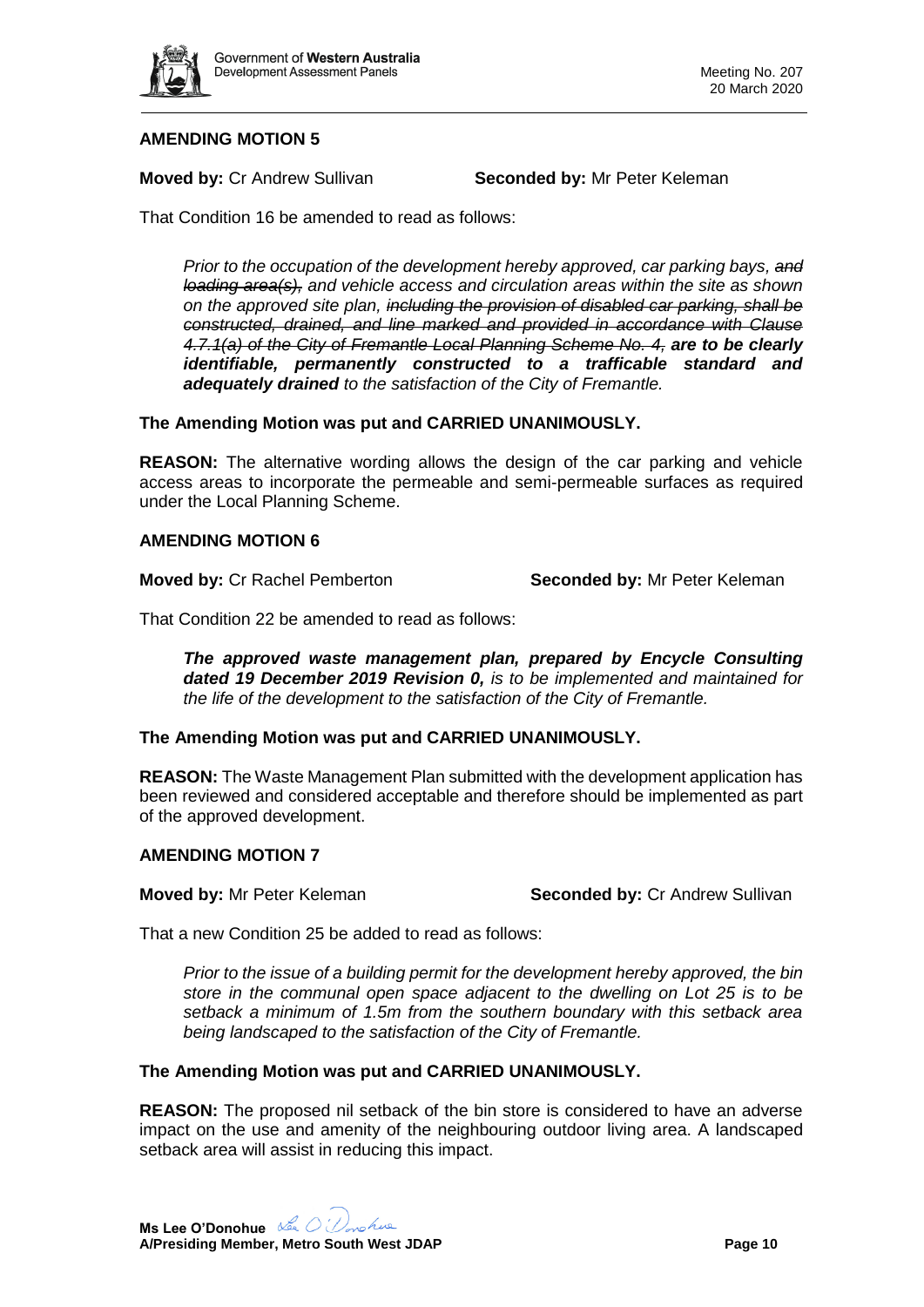

# **REPORT RECOMMENDATION (AS AMENDED)**

#### **Officer Recommendation:**

That the Metro South-West JDAP resolves to:

1. **Approve** DAP Application reference DAP/20/01727 and accompanying plans A\_50, A\_100, A\_101, A\_102, A\_120, A\_150, P19000-La-101 in accordance with Clause 68 of Schedule 2 (Deemed Provisions) of the *Planning and Development (Local Planning Schemes) Regulations 2015*, and the provisions of the of the City of Fremantle Local Planning Scheme No. 4, and pursuant to clause 24(1) and 26 of the Metropolitan Region Scheme subject to the following conditions:

#### **Conditions**

- 1. This approval relates only to the development as indicated on the approved plans dated 23 December 2019. It does not relate to any other development on this lot and must substantially commence within 4 years from the date of the decision letter.
- 2. All storm water discharge shall be contained and disposed of on-site unless otherwise approved by the City of Fremantle.
- 3. The approved development, including any footings, shall be wholly located within the cadastral boundaries of the subject site.
- 4. Prior to the issue of a Building Permit for the development hereby approved, all fencing within 1.5 metres of the Hope Street boundary shall be visually permeable 1.2 metres above natural ground level and thereafter maintained to the satisfaction of the City of Fremantle.
- 5. Prior to the issue of a Building Permit for the development hereby approved, a detailed drawing showing how the eastern side of the balcony to the Grouped dwelling on lot 25, is to be screened in accordance with Clause 5.4.1 C1.1 of the Residential Design Codes by either:
	- a) fixed obscured or fixed translucent glass to a minimum height of 1.60 metres above internal floor level, or
	- b) fixed screening, with openings not wider than 5cm and with a maximum of 25% perforated surface area, to a minimum height of 1.60 metres above the internal floor level, or
	- c) a minimum sill height of 1.60 metres above the internal floor level,

Prior to occupation of the development hereby approved, the approved screening method shall be installed and maintained to the satisfaction of the City of Fremantle.

- 6. Prior to the issue of a Building Permit for the development hereby approved, a detailed drawing showing how the south facing upper floor major openings to the dwellings on lots 14 - 24 (inclusive), are to be screened in accordance with Clause 5.4.1 C1.1 of the Residential Design Codes by either:
	- a) fixed obscured or fixed translucent glass to a minimum height of 1.60 metres above internal floor level, or
	- b) fixed screening, with openings not wider than 5cm and with a maximum of 25% perforated surface area, to a minimum height of 1.60 metres above the internal floor level, or

**Ms Lee O'Donohue A/Presiding Member, Metro South West JDAP Page 11**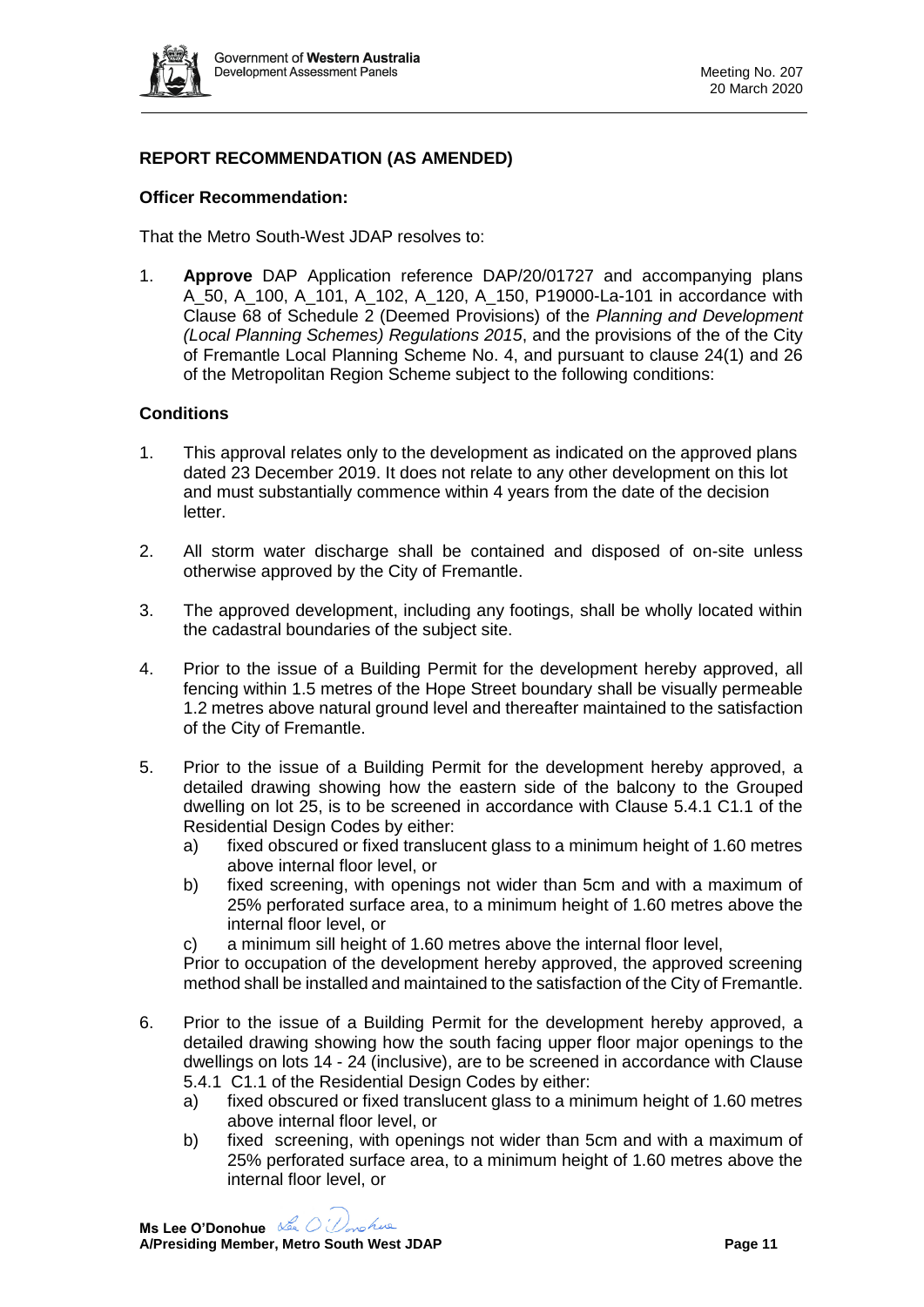

c) a minimum sill height of 1.60 metres above the internal floor level,

Prior to occupation of the development hereby approved, the approved screening method shall be installed and maintained to the satisfaction of the City of Fremantle.

- 7. Prior to the issue of a Building Permit for the development hereby approved, a detailed drawing showing how the window located on western elevation of the dwelling on lot 14, is to be screened in accordance with Clause 5.4.1 C1.1 of the Residential Design Codes by either:
	- a) fixed obscured or fixed translucent glass to a minimum height of 1.60 metres above internal floor level, or
	- b) fixed screening, with openings not wider than 5cm and with a maximum of 25% perforated surface area, to a minimum height of 1.60 metres above the internal floor level, or
	- c) a minimum sill height of 1.60 metres above the internal floor level,

Prior to occupation of the development hereby approved, the approved screening method shall be installed and maintained to the satisfaction of the City of Fremantle.

- 8. Prior to the occupation of the development hereby approved, the approved landscaping shall be completed in accordance with the approved plans or any approved modifications thereto to the satisfaction of the City of Fremantle. All landscaped areas are to be maintained on an ongoing basis for the life of the development, to the satisfaction of the City of Fremantle.
- 9. The approved 3m by 3m deep planting zone, for each Grouped dwelling, shall have no impeding building structure or feature above or below ground level, to the satisfaction of the City of Fremantle.
- 10. Notwithstanding condition 1, this approval does not authorise the removal or modification of verge infrastructure and verge trees within the verge area. Prior to the issue of a building permit for the development hereby approved, the owner/developer is to submit a verge landscaping plan and a verge parking plan to the City of Fremantle for approval. The approved verge landscaping plan and verge parking bays shall be installed prior to the occupation of the development, to the satisfaction of the City of Fremantle.
- 11. Prior to the issue of a Building Permit for the development hereby approved, evidence is to be submitted demonstrating that the development will achieve an accredited energy efficiency star rating 1.5 stars in excess of current National Construction Code requirements that is certified by an energy assessor to the satisfaction of the City of Fremantle. The development is to be maintained at the approved standard to the satisfaction of the City of Fremantle.
- 12. Prior to occupation of the development hereby approved, a minimum 2kw photovoltaic solar panel system shall be installed to each dwelling and maintained thereafter to the satisfaction of the City of Fremantle.
- 13. Prior to the issue of a building permit for the works hereby approved, the owner/developer is to demonstrate that the Multiple dwelling building exceeds the minimum requirements of the National Construction Code, such as a rating under the Association of Australasian Acoustical Consultants Guideline for Apartment and Townhouse Acoustic Rating (or equivalent), to the satisfaction of the City of Fremantle.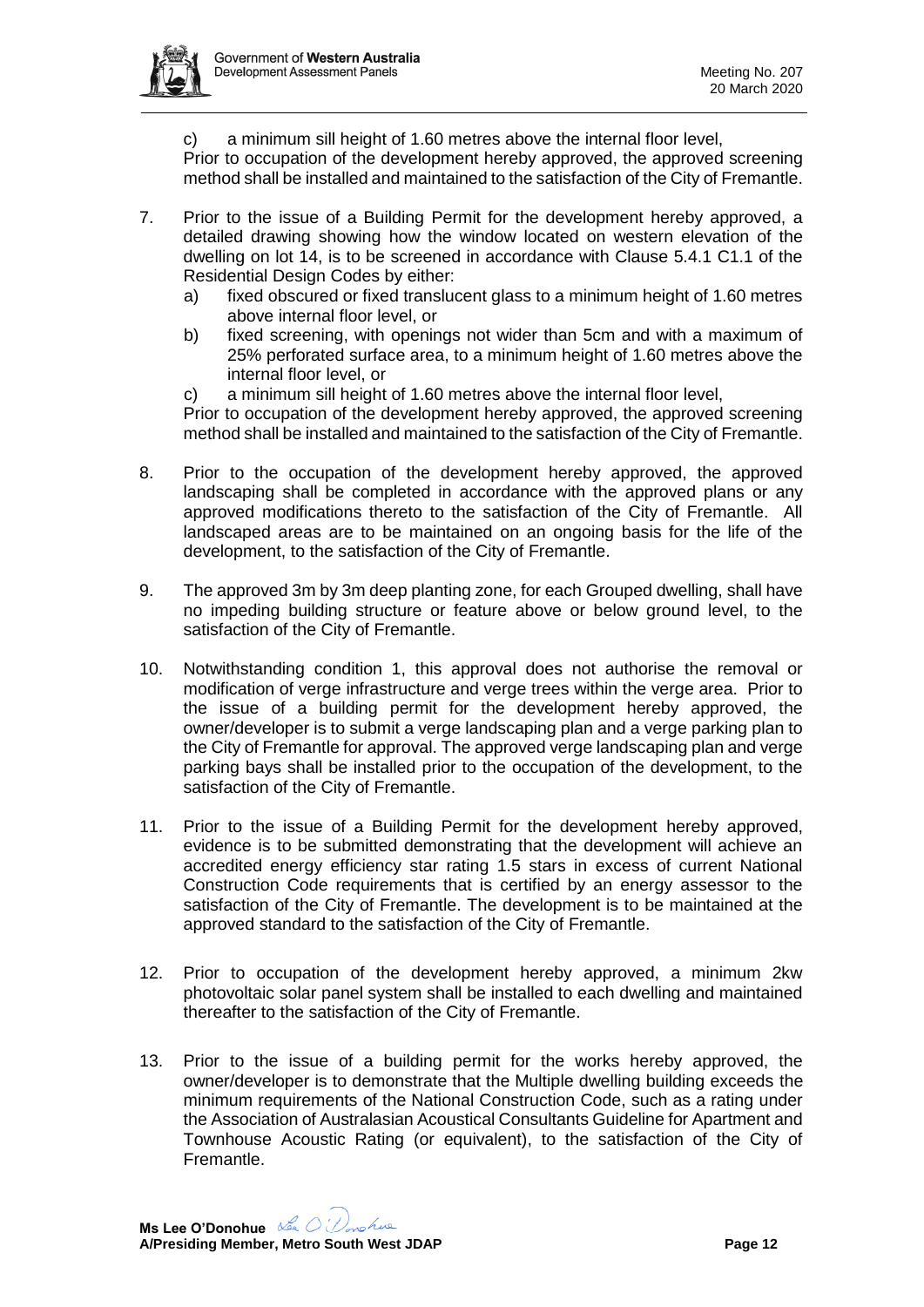

- 14. Prior to the issue of a building permit, details are to be submitted that demonstrate that each multiple dwelling will be individually metered for water and power use to the satisfaction of the City of Fremantle.
- 15. Prior to occupation of the development hereby approved, all boundary walls shall be of a clean finish in any of the following materials:
	- coloured sand render,
	- face brick,
	- painted surface,
	- other approved finish

and be thereafter maintained to the satisfaction of the City of Fremantle.

- 16. Prior to the occupation of the development hereby approved, car parking bays and vehicle access and circulation areas within the site as shown on the approved site plan are to be clearly identifiable, permanently constructed to a trafficable standard and adequately drained to the satisfaction of the City of Fremantle.
- 17. Prior to the issue of a Building Permit for the development hereby approved, two (2) Class 3 bicycle racks, as defined in Local Planning Scheme No. 4, shall be provided for the Multiple dwelling building, to the satisfaction of the City of Fremantle. Prior to occupation of the development the approved bicycle racks must be installed and thereafter be maintained for the life of the development, to the satisfaction of the City of Fremantle.
- 18. Prior to the occupation of the development hereby approved, vehicle crossovers shall be constructed and/or be modified to the City's specification and thereafter maintained to the satisfaction of the City of Fremantle.
- 19. Prior to the occupation of the development hereby approved, any redundant crossovers shall be removed and the verge and kerbing reinstated to the City's specifications, at the expense of the applicant and to the satisfaction of the City of Fremantle.
- 20. Prior to the issue of a building permit, an outdoor lighting plan must be submitted and approved, by the City of Fremantle. The outdoor lighting is to be designed, baffled and located to prevent any increase in light spill onto the adjoining properties and is to be implemented and maintained upon the completion of the development to the satisfaction of the City of Fremantle.
- 21. Prior to occupation of the development hereby approved, all air-conditioning plant, satellite dishes, antennae and any other plant and equipment shall be located or screened so as not to be highly visible from beyond the boundaries of the development site to the satisfaction of the City of Fremantle.
- 22. The approved waste management plan, prepared by Encycle Consulting dated 19 December 2019 Revision 0*,* is to be implemented and maintained for the life of the development to the satisfaction of the City of Fremantle.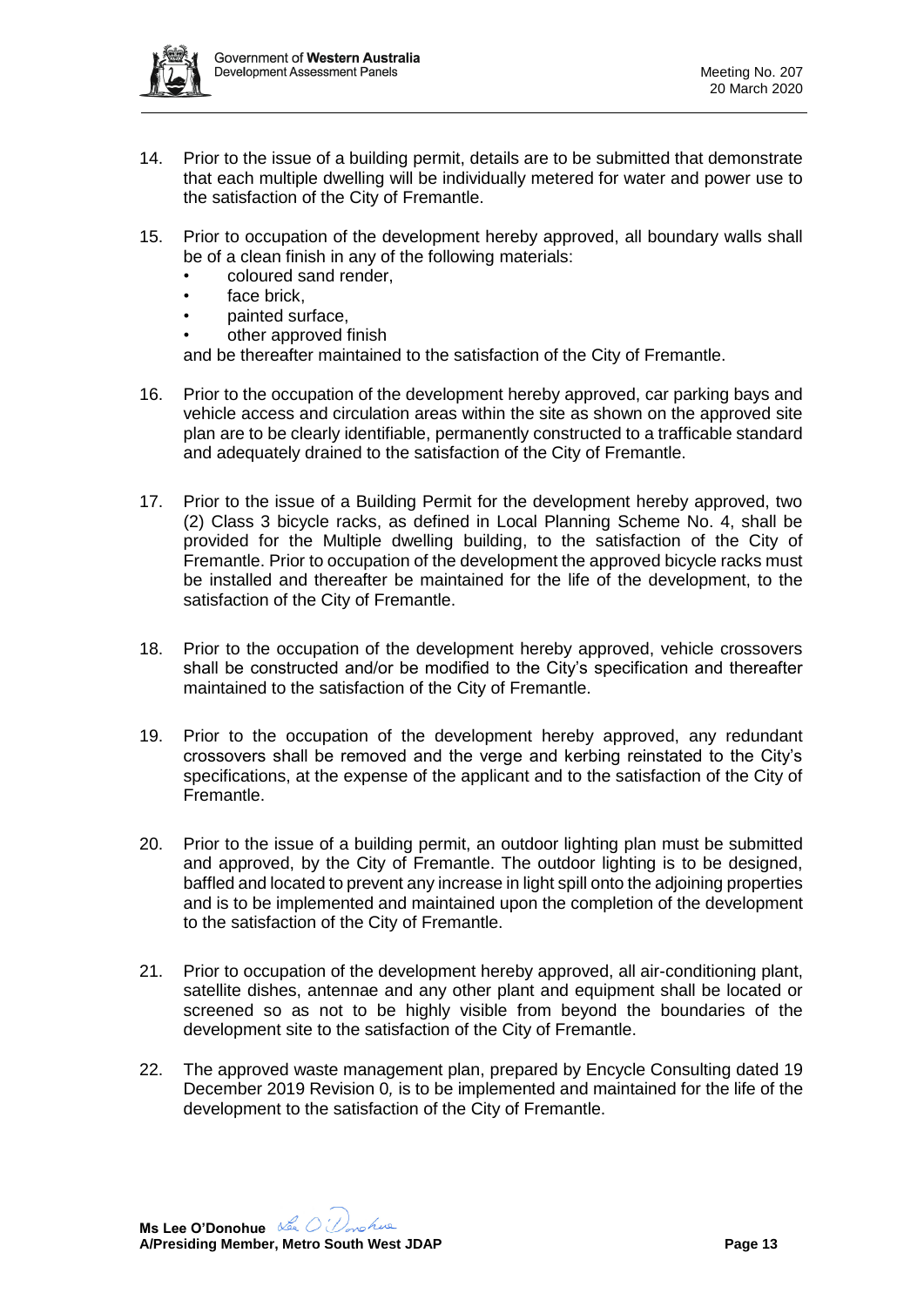

- 23. Prior to the issue of a Building Permit a Construction Management Plan shall be submitted and approved, to the satisfaction of the City of Fremantle addressing, but not limited to, the following matters:
	- a) Use of City car parking bays for construction related activities;
	- b) Protection of infrastructure and street trees within the road reserve;
	- c) Security fencing around construction sites;
	- d) Gantries;
	- e) Access to site by construction vehicles;
	- f) Contact details;
	- g) Site offices;
	- h) Noise Construction work and deliveries;
	- i) Sand drift and dust management;
	- j) Waste management;
	- k) Dewatering management plan;
	- l) Traffic management; and
	- m) Works affecting pedestrian areas.
	- n) The protection of the existing Norfolk Island Pine tree and Jacaranda tree shown for retention on the approved landscaping plan.

The approved Construction Management Plan shall be adhered to throughout the construction of the new development.

- 24. Where any of the preceding conditions has a time limitation for compliance, if any condition is not met by the time requirement within that condition, then the obligation to comply with the requirements of any such condition (other than the time limitation for compliance specified in that condition), continues whilst the approved development continues.
- 25. Prior to the issue of a building permit for the development hereby approved, the bin store in the communal open space adjacent to the dwelling on Lot 25 is to be setback a minimum of 1.5m from the southern boundary with this setback area being landscaped to the satisfaction of the City of Fremantle.

#### **Advice notes**

- i) The owner is advised that an obstruction permit may be required from the City for any future obstruction of the Hope Street and Wongan Avenue road reserves. An application for obstruction permit can be found via [www.fremantle.wa.gov.au.](http://www.fremantle.wa.gov.au/)
- ii) The applicant is advised of the following:
	- a. Levels at the property boundary including any driveways and pedestrian access points shall match existing footpath and/or right of way levels;
	- b. Any adjustment in levels is to be achieved within the property boundaries;
	- c. Details of all existing and proposed levels to be shown in the submitted working drawings for a building permit, to show that existing footpath levels are maintained.
	- d. Minimum floor level to be road reduced level plus kerb height (150mm) plus 2% slope towards to the property boundary. All levels are to be in AHD.
- iii) In regard to the condition requiring a Construction Management Plan, Local Planning Policy 1.10 Construction Sites can be found on the City's web site via http://www.fremantle.wa.gov.au/development/policies. A copy of the City's Construction and Demolition Management Plan Proforma which needs to be submitted with building and demolition permits can be accessed via:

**Ms Lee O'Donohue A/Presiding Member, Metro South West JDAP Page 14**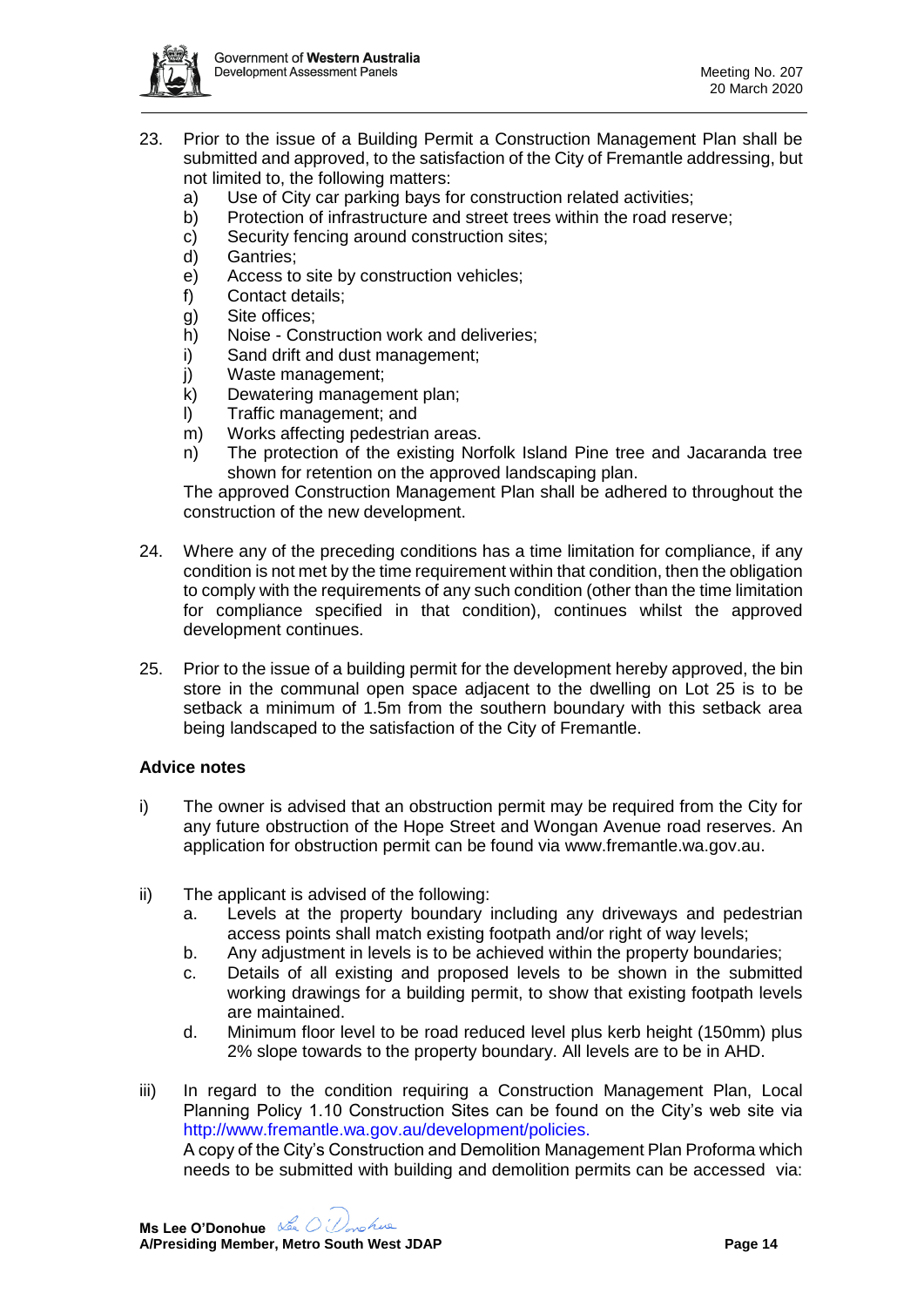[https://www.fremantle.wa.gov.au/sites/default/files/Construction%20and%20Dem](https://www.fremantle.wa.gov.au/sites/default/files/Construction%20and%20Demolition%20Management%20Plan%20Proforma.pdf) [olition%20Management%20Plan%20Proforma.pdf](https://www.fremantle.wa.gov.au/sites/default/files/Construction%20and%20Demolition%20Management%20Plan%20Proforma.pdf)

The Infrastructure Business Services department can be contacted via [info@fremantle.wa.gov.au](mailto:ibs@fremantle.wa.gov.au) or 9432 9999.

- iv) A Building permit is required for the proposed Building Works. A certified BA1 application form must be submitted and a Certificate of Design Compliance (issued by a Registered Building Surveyor Contractor in the private sector) must be submitted with the BA1.
- v) The applicant is advised that a crossover permit must be obtained from the City's Engineering Department. New/modified crossover(s) shall comply with the City's standard for crossovers, which are available on the City of Fremantle's web site.
- vi) The applicant is encouraged to maintain the adjacent verge in accordance with the City's Verge Garden Policy which can be found on the City website at: <https://www.fremantle.wa.gov.au/residents/trees-and-verges>
- vii) The applicant is advised that the proposed works indicated outside of the lot boundaries of the subject site do not form part of this approval. Should the applicant wish to undertake these works separate approval is required from the City. Queries relating to these works should be directed to the City's Technical Officer, Parks and Landscape via [info@fremantle.wa.gov.au](mailto:info@fremantle.wa.gov.au) or 9432 9999.
- viii) In regards the condition requiring visual permeability of fencing, visually permeable is defined by LPP 2.8 Fences Policy as:

Means, in reference to a wall, gate, door or fence that the vertical surface has:

- Continuous vertical or horizontal gaps of at least 50mm width occupying not less than one half of its face in aggregate of the entire surface or where narrower than 50mm, occupying at least two thirds of the face in aggregate, as viewed directly from the street; or
- A surface offering equal or lesser obstruction to view. Visual Permeability Based on Size of Slats

|                                            | than slat size               |
|--------------------------------------------|------------------------------|
| Slats 50 mm wide and greater               | Gap size equal to or greater |
|                                            | than twice the slat size     |
| Slats less than 50 mm wide                 | Gap size equal to or greater |
| <b>Slat Size</b>                           | <b>Gap Size</b>              |
| Visual Permeability Based on Size of Slats |                              |

- ix) Work on construction sites shall be limited to between 7am and 7pm on any day which is not a Sunday or Public Holiday. If work is to be done outside these hours a noise management plan must be submitted and approved by the City of Fremantle prior to work commencing.
- x) Effective measures shall be taken to stabilize sand and ensure no sand escapes from the property by wind or water in accordance with the City's Prevention and Abatement of Sand Drift Local Law.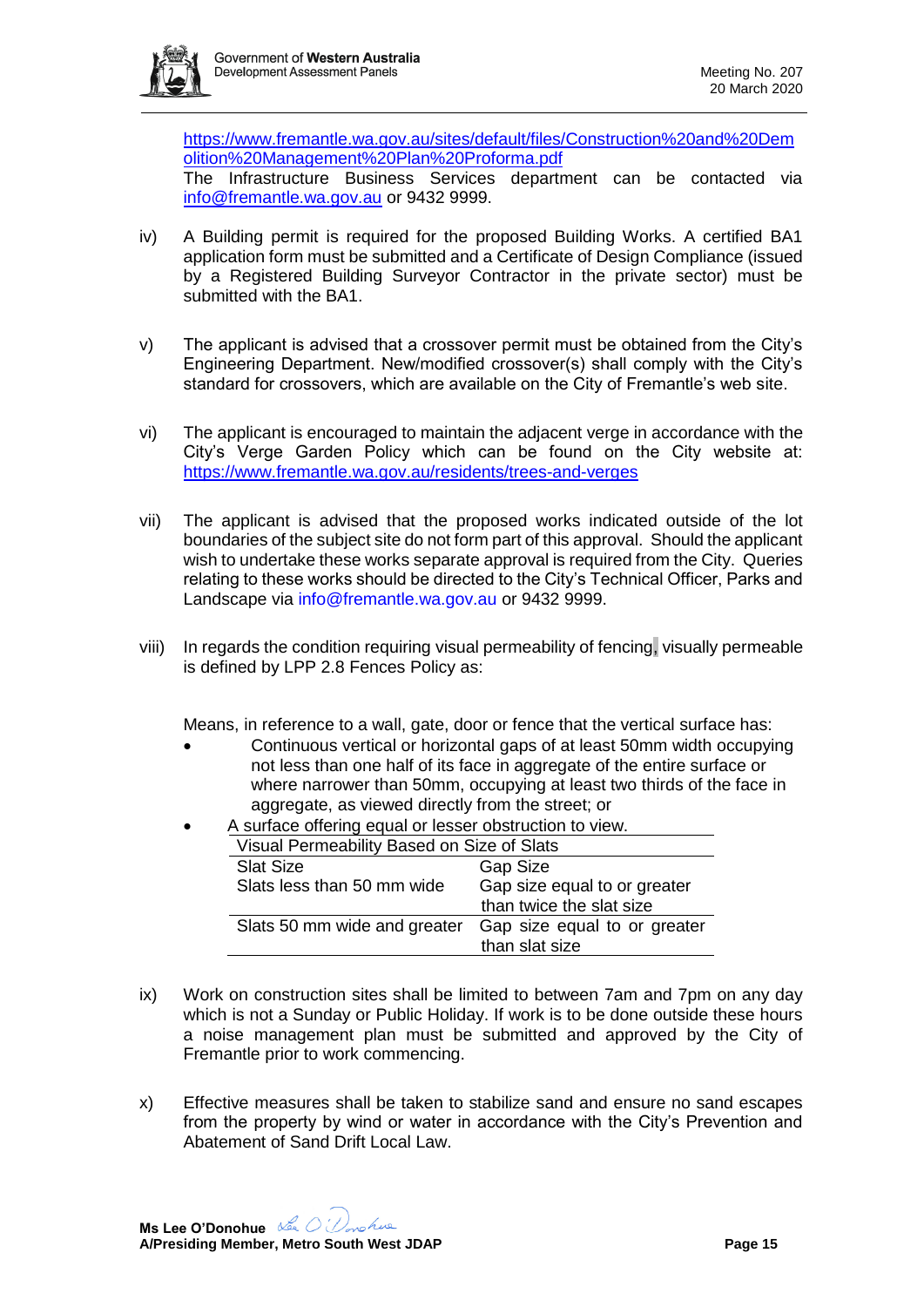

- xi) All mechanical service systems including air-conditioners and pool filters etc. are to be designed and installed to prevent emitted noise levels from exceeding the relevant decibel levels as set out in the Environmental Protection (Noise) Regulations 1997 (as amended).
- xii) In relation condition 13, the satisfaction of the requirement may include reference to achievable ratings indicated by suppliers of proprietary construction systems.

#### **The Report Recommendation (as amended) was put and CARRIED UNANIMOUSLY.**

**REASON:** In accordance with details contained in the Responsible Authority Report and Amending Motions.

| 8.2 Property Location:          | No. 8 (Lot 34) Point Street, Fremantle        |
|---------------------------------|-----------------------------------------------|
| <b>Development Description:</b> | Seven storey mixed use development (168 Room  |
|                                 | Hotel, Shops, Offices, 45 Multiple dwellings) |
| Applicant:                      | 3E Design                                     |
| Owner:                          | SKS Land Pty Ltd                              |
| Responsible Authority:          | City of Fremantle                             |
| DAP File No:                    | DAP/19/1697                                   |

#### **REPORT RECOMMENDATION**

**Moved by:** Cr Andrew Sullivan **Seconded by: Mr Peter Keleman** 

#### **Officer Recommendation:**

That the Metro South-West JDAP resolves to:

1. **Approve** DAP Application reference DAP/19/1697 and accompanying plans Project 002 Drawing Nos 00-23, and CAPA Landscaping Plans 3-14, in accordance with Clause 68 of Schedule 2 (Deemed Provisions) of the *Planning and Development (Local Planning Schemes) Regulations 2015*, and the provisions of the City of Fremantle Local Planning Scheme No. 4, subject to the following conditions:

### **Conditions**

- 1. This approval relates only to the development as indicated on the approved plans, dated 3 February 2020. It does not relate to any other development on this lot and must substantially commence within four years from the date of this decision letter.
- 2. This development approval does not relate to any works within the road reserve other than awnings for weather protection and signage.
- 3. The approved development shall be wholly located within the cadastral boundaries of the subject site including any footing details of the development.
- 4. All storm water discharge shall be contained and disposed of on-site unless otherwise approved by the City of Fremantle.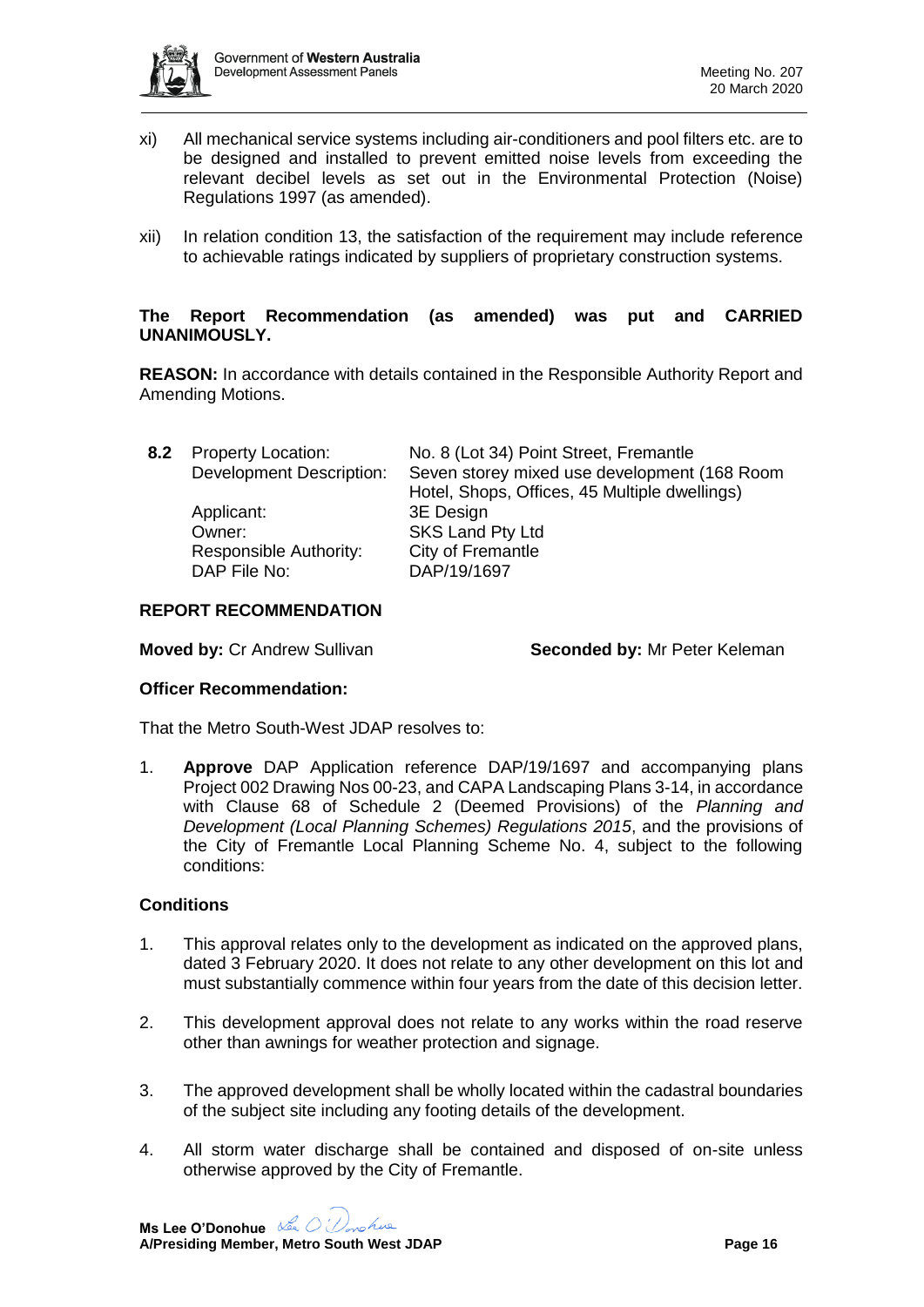- 5. Prior to the issue of a Building Permit, the awnings within the road reserve to be amended to be designed around the existing and proposed trees to the satisfaction of the City of Fremantle.
- 6. Prior to the issue of a Building Permit for the development hereby approved, final details of the external materials, colours and finishes of the proposed development, including a physical sample board or materials is to be submitted and approved to the satisfaction of the City of Fremantle, on the advice of the City's Design Advisory Committee.
- 7. Prior to the issue of a Building Permit for the development hereby approved, storm water disposal plans, details and calculations must be submitted for approval by the City of Fremantle and thereafter implemented, constructed and maintained to the satisfaction of the City of Fremantle.
- 8. Prior to the issue of a Building Permit for the development hereby approved, the owner shall contribute a monetary amount equal in value to one percent of the estimated development cost, as indicated on the Form of Application for Planning Approval, to the City of Fremantle for development of public art works and/or heritage works to enhance the public realm in accordance with *LPP 2.19: Contributions for Public Art and/or Heritage Works* and to the satisfaction of the City of Fremantle. Based on the estimated cost of the development being \$45 million the contribution to be made is \$450,000.
- 9. Prior to the issue of a Building Permit for the development hereby approved, thirteen (13) Class 1, and eleven (11) Class 3 (As defined in LPS4) bicycle racks shall be provided, to the satisfaction of the City of Fremantle. Prior to occupation of the development, the approved bicycle racks must be installed and thereafter be maintained for the life of the development, to the satisfaction of the City of Fremantle.
- 10. Prior to the issue of a Building Permit for the development hereby approved, end of trip facilities shall be provided, to the satisfaction of the City of Fremantle as follows:
	- 1 male and 1 female (or 2 unisex) showers for the Hotel, and
	- 1 male and 1 female (or 2 unisex) showers for the other non-residential units,

OR

• 2 male and 2 female (or 4 unisex) showers for use of all non-residential units within the entire development.

Prior to occupation of the development the approved end of trip facilities must be installed and thereafter be maintained for the life of the development, to the satisfaction of the City of Fremantle.

- 11. Prior to the issue of a Building Permit for the development hereby approved, thirteen (13), lockers shall be provided, to the satisfaction of the City of Fremantle. The facilities must thereafter be retained for the life of the development to the satisfaction of the City of Fremantle.
- 12. Prior to the issue of a Building Permit for the development hereby approved, all piped, ducted and wired services, air conditioners, hot water systems, water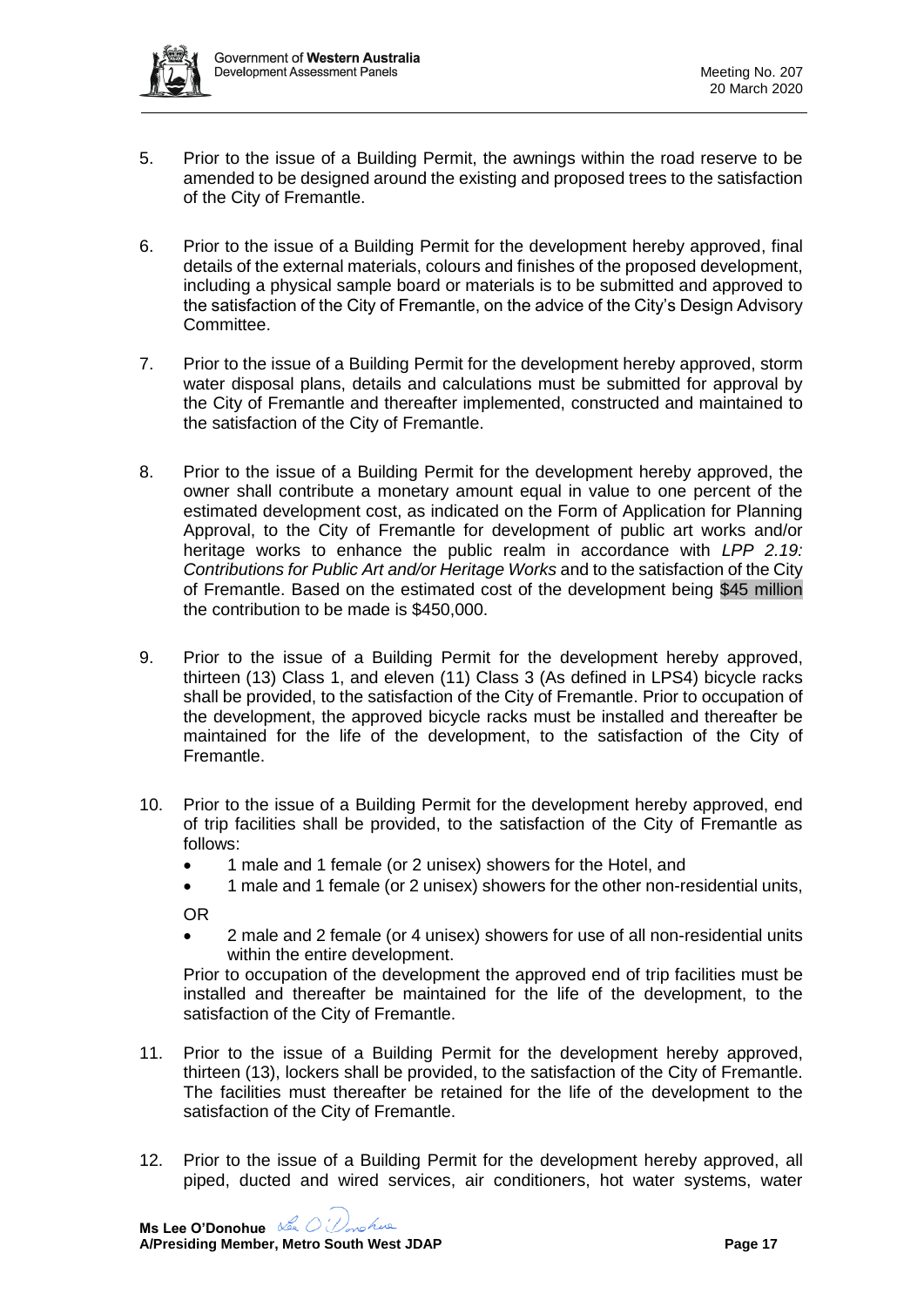

storage tanks, service meters and bin storage areas must be located to minimise any visual and noise impact on the occupants of nearby properties and screened from view from the street. Design plans for the location, materials and construction for screening of any proposed external building plant must be submitted to and approved by the City of Fremantle.

- 13. Prior to the issue of a Building Permit and Demolition Permit for the development hereby approved, a Construction and Demolition Management Plan shall be submitted and approved, to the satisfaction of the City of Fremantle addressing, but not limited to, the following matters:
	- a) Use of City car parking bays for construction related activities;
	- b) Protection of infrastructure and street trees within the road reserve;
	- c) Security fencing around construction sites;
	- d) Gantries;
	- e) Access to site by construction vehicles;
	- f) Contact details;
	- g) Site offices;
	- h) Noise Construction work and deliveries;
	- i) Sand drift and dust management;
	- j) Waste management;
	- k) Dewatering management plan;
	- l) Traffic management; and
	- m) Works affecting pedestrian areas.

The approved Demolition and Construction Management Plan shall be adhered to throughout the demolition of the existing building on site and construction of the new development.

- 14. Prior to the issue of a Building Permit for the development hereby approved, the design and materials of the development shall adhere to the requirements set out within City of Fremantle policy L.P.P2.3 - Fremantle Port Buffer Area Development Guidelines for properties contained within Area 2. Specifically, the development shall provide the following:
	- a) Glazing to windows and other openings shall be laminated safety glass of minimum thickness of 6mm or "double glazed" utilising laminated or toughened safety glass of a minimum thickness of 3mm.
	- b) Air conditioners shall provide internal centrally located 'shut down' points and associated procedures for emergency use.
	- c) Roof insulation in accordance with the requirements of the Building Codes of Australia.
- 15. Prior to the issue of a building permit, the applicant/owner is to submit a copy of documentation from the Green Building Council of Australia or a suitably qualified professional stating how the development will achieve a Green Star rating of at least 4 Stars or equivalent, to the satisfaction of the City of Fremantle.
- 16. Prior to issue of a building permit of the development hereby approved, the owner is to submit a waste management plan for approval by the City, detailing at a minimum the following:
	- Estimated waste generation
	- Proposed storage of receptacles
	- Collection methodology for waste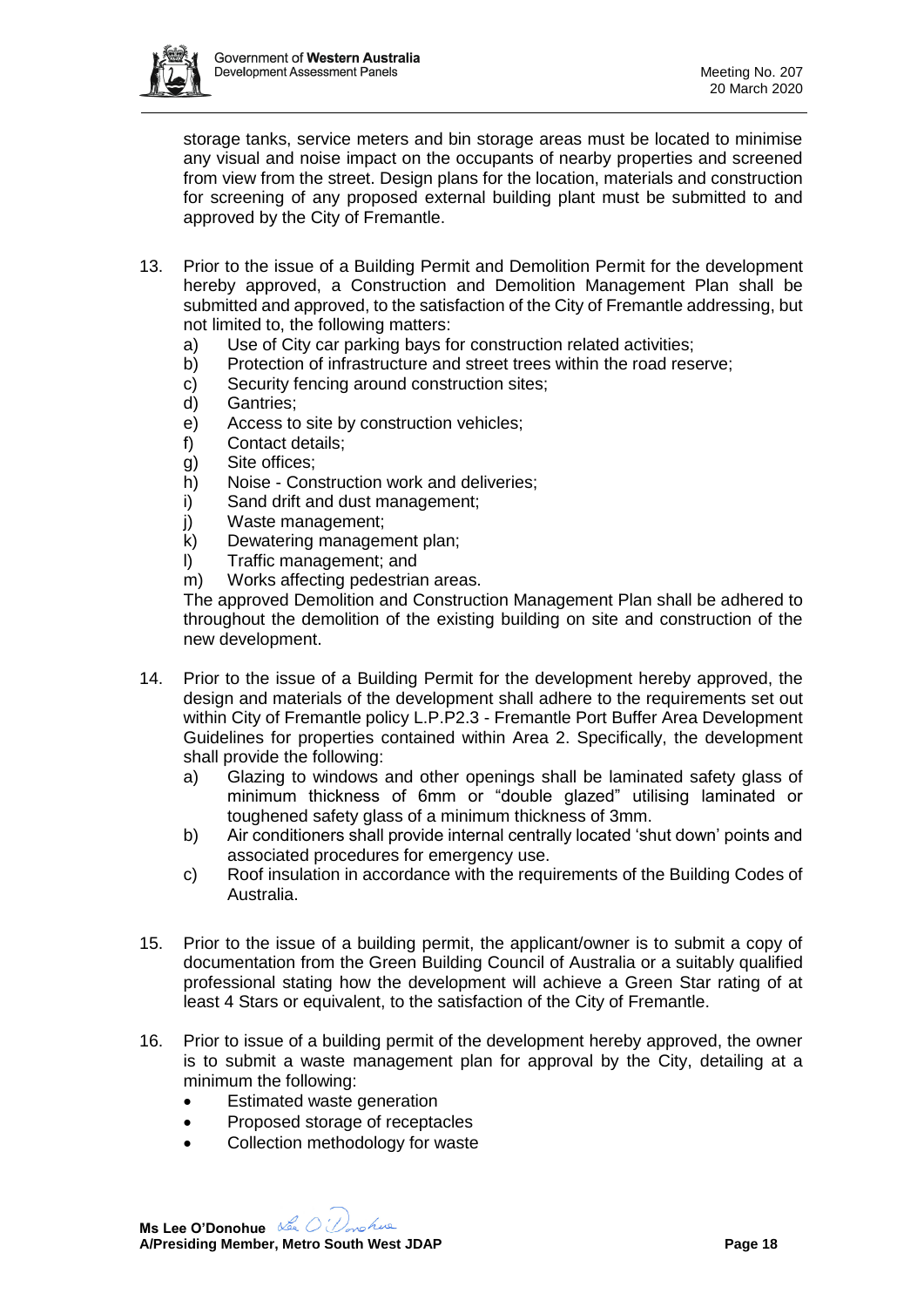

• Additional management requirements to be implemented and maintained for the life of the development.

The waste management plan should give consideration to the fact the City is required to manage residential waste. As a result, the waste management plan will need to align with the waste services available to residents. The Waste Management Plan must be implemented at all times to the satisfaction of the City of Fremantle.

- 17. Prior to the issue of a Building Permit for the residential development hereby approved, the design and materials of the development shall adhere to the requirements set out within City of Fremantle *Local Planning Policy 2.18 – New Residential Developments in the City Centre Zone – Noise from an Existing Source*. Specifically, the development shall provide the following:
	- a) to all external openings (windows and doors):
		- i) airtight rubber seals to provide acoustic protection; and
		- ii) sliding windows shall be substituted with awning windows as they are able to achieve a positive compression seal; and
		- iii) standard 6mm glass shall be substituted with sealed thickened laminated glass (no less than 10mm); or
		- iv) standard 6mm glass shall be substituted with acoustic double glazing incorporating a 12mm thick pane of laminated glass set in a sealed metal frame with a 100mm air gap to the other pane of glass;
	- b) to all external walls:
		- i) shall achieve a sound rating of Rw 45 dB or greater;
	- c) to all floors and ceilings:
		- i) A 150mm thick concrete slab with either carpet or acoustically installed timber flooring or tiles; or
		- ii) Installing high density insulation batts into the cavity of a lightweight, suspended and floating ceilings or floors to absorb sound; or

Building components are isolated using resilient compounds such as rubber, neoprene or silicone for the purpose of reducing the transfer of noise.

- 18. Prior to the occupation of the development hereby approved, units 06-04, 03-01, 04-01, 04-02, 05-01, 05-02, and 06-01 are to demonstrate acoustic compliance that meets or exceeds the minimum standards of the AAAC Guideline for Apartment and Townhouse Acoustic Rating (or equivalent) to the satisfaction of the City of Fremantle.
- 19. Prior to occupation of the development, all habitable rooms are to be fitted with ceiling fans to the satisfaction of the City of Fremantle.
- 20. Prior to the occupation of the development hereby approved, all car parking, and vehicle access and circulation areas shall be maintained and available for car parking/loading, and vehicle access and circulation on an ongoing basis to the satisfaction of the City of Fremantle.
- 21. Prior to the occupation of the development hereby approved, vehicle crossovers shall be constructed to the City's specification and thereafter maintained to the satisfaction of the City of Fremantle.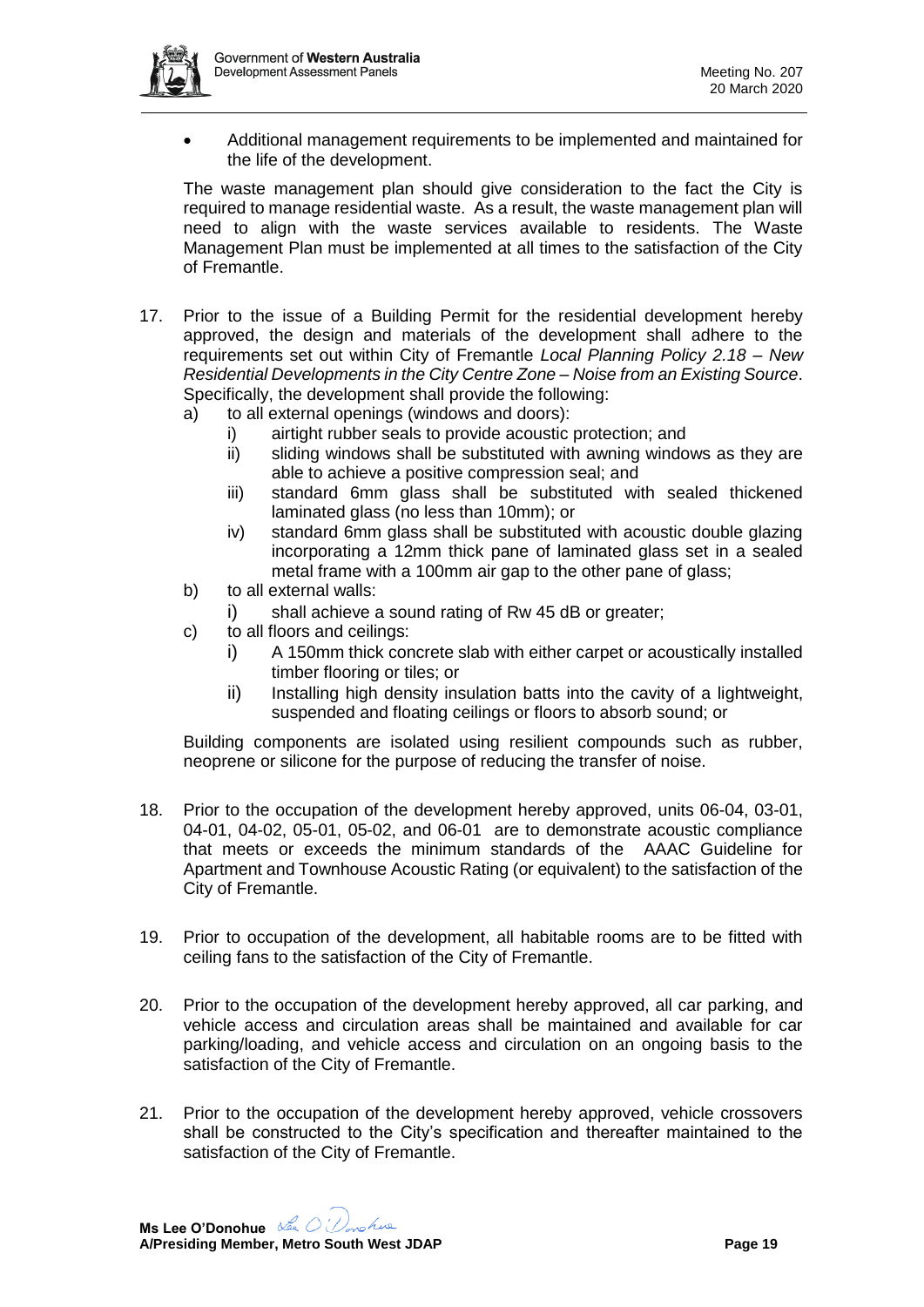

- 22. Prior to the occupation of the development hereby approved, any redundant crossovers shall be removed and the verge and kerbing reinstated to the City's specifications, at the expense of the applicant and to the satisfaction of the City of Fremantle.
- 23. Prior to the occupation of the development, the approved landscaping, including vegetation within the verge and Princess May Park, shall be completed in accordance with the approved plans or any approved modifications thereto to the satisfaction of the City of Fremantle. All landscaped areas are to be maintained on an ongoing basis for the life of the development, to the satisfaction of the City of Fremantle.
- 24. Prior to occupation of the development hereby approved, a Notification pursuant to Section 70A of the Transfer of Land Act 1893 shall be prepared to the satisfaction of the City of Fremantle and registered against the Certificate of Title of every residential dwelling, to notify owners and prospective purchasers of any dwelling that the land is located in the City Centre and in close proximity or adjacent to, an area where non-residential uses may exist or be approved and, as a result, the land may be affected by activities and noise not normally associated with residential development. All costs and incidentals relating to the preparation of and registration of the Section 70A notification, including related City of Fremantle Solicitors' costs, shall be met by the owner of the land.
- 25. Prior to occupation of the development hereby approved, a Notification pursuant to Section 70A of the Transfer of Land Act 1893 shall be registered against the Certificate of Title to the land the subject of the proposed development advising the owners and subsequent owners of the land that the subject site is located in close proximity to the Fremantle Port and may be subject to noise, odour and activity not normally associated with residential use. The notification is to be prepared by the City's solicitors at the expense of the owner and be executed by all parties prior to occupation.
- 26. Where any of the preceding conditions has a time limitation for compliance, if any condition is not met by the time requirement within that condition, then the obligation to comply with the requirements of any such condition (other than the time limitation for compliance specified in that condition), continues whilst the approved development continues.

# **ADVICE NOTES:**

- i. The applicant is advised that additional information in relation to the City's waste management requirements can be found here: <https://www.fremantle.wa.gov.au/residents/waste-and-recycling>
- ii. The applicant is advised that all works within the verge, including tree removal and crossovers, require a separate application from the City's Engineering Department. New/modified crossover(s) shall comply with the City's standard for crossovers, which are available on the City of Fremantle's web site. Removal of the street tree may require monetary compensation and/or planting of additional trees.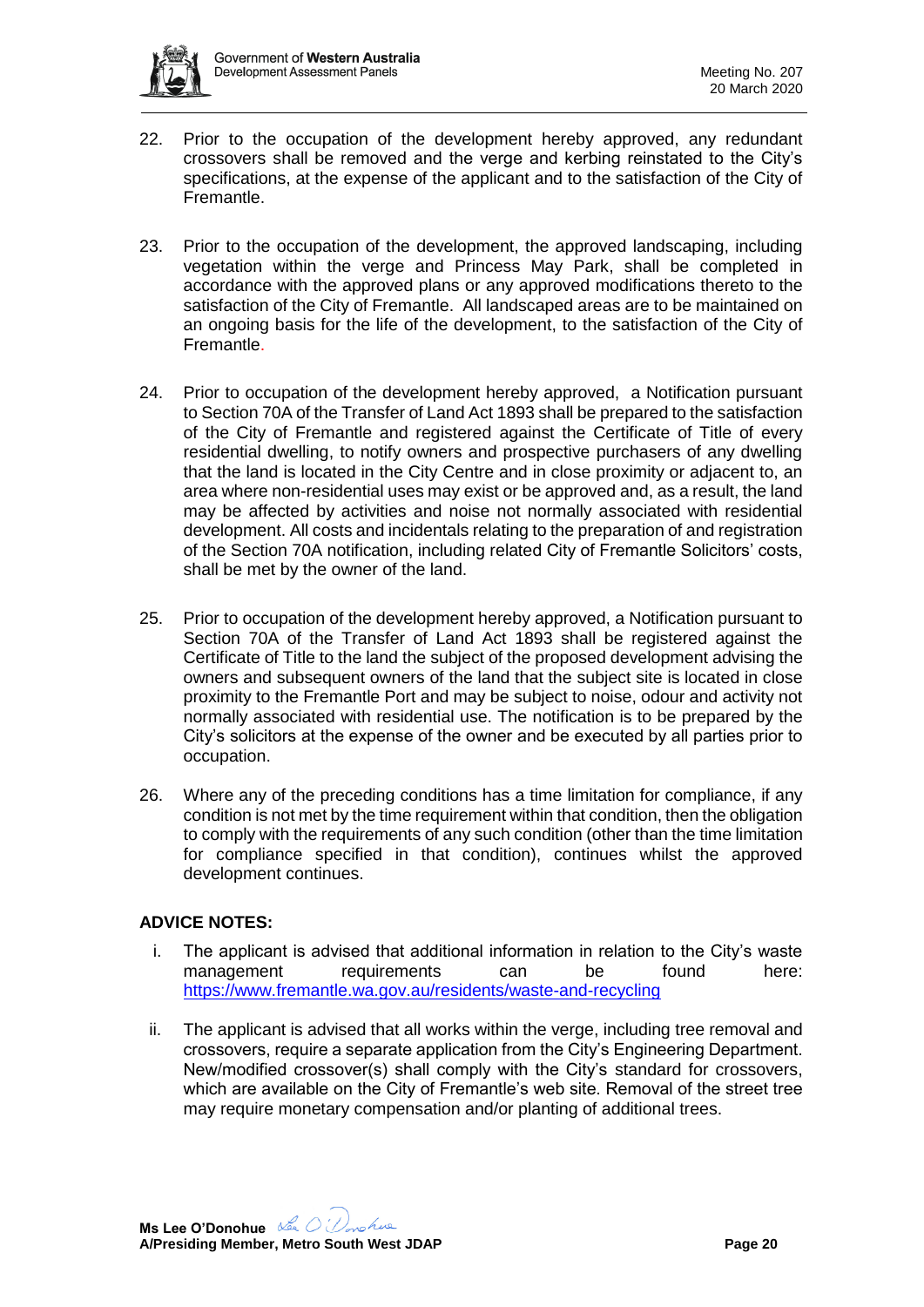

- iii. The applicant is advised that the proposed works indicated outside of the lot boundaries of the subject site require separate approval from the City's Infrastructure Services. Works to the verge and/or streets are to be carried out at the applicant's expense and to the satisfaction of the City of Fremantle. Queries relating to these works should be directed to the City's Technical Officer, Parks and Landscape, or the City's Traffic Engineers via [info@fremantle.wa.gov.au](mailto:info@fremantle.wa.gov.au) or 9432 9999.
- iv. In regards to the amended awnings and the offsite landscaping, the verge and Princess May landscaping plan submitted to the City's Parks and Landscape is to:
	- be of a scale not less than 1:200 illustrating all landscaped areas including the verge
	- show existing vegetation, trees, street furniture and other relevant site features
	- show proposed removal of existing trees or street furniture
	- show/indicate proposed awnings/roof structures adjacent to existing street trees:
	- design awning around the tree canopy:
	- design awnings to allow for the awning construction space (required scaffolding, gantry etc) without the need to remove or prune the tree
	- design the awnings for the trees' future growth
	- show proposed modifications to awnings/roof structures to accommodate new street trees
	- position new fire services associated with the proposed building/s so existing and proposed street trees do not obstruct access as per DFES requirements Refer to: the contract of the contract of the contract of the contract of the contract of the contract of the contract of the contract of the contract of the contract of the contract of the contract of the contract of the

https://www.dfes.wa.gov.au/regulationandcompliance/buildingplanassessme nt/Guidelines/GL-

11 DFES site planning and fire appliance specifications.pdf

- position new services associated with the proposed building/s so they are outside the structural root zone of existing street trees as per AS4197.
- show extent, location, sizes, species and planting detail drawings of proposed vegetation and trees
- show extent, location, materials and specifications for proposed hard landscaping, pavements and levels
- show areas to be irrigated including the water source (scheme or bore); need to be in line with COF Irrigation Specifications
- show Tree Protection Zones (TPZ, refer to Construction Management Plan Section) around existing verge trees for protection during construction.
- v. The owner is advised that an obstruction permit may be required from the City for any future obstruction of the Adelaide Street, Cantonment Street or Point Street road reserves. An application for obstruction permit can be found via www.fremantle.wa.gov.au.
- vi. With regards to the bike racks, bicycle parking facilities are to be provided in accordance with the following standards:
	- Class 1 High security level Fully enclosed individual locker;
	- Class 2 Medium security level Lockable compound fitted with class 3 facilities with communal access using duplicated keys;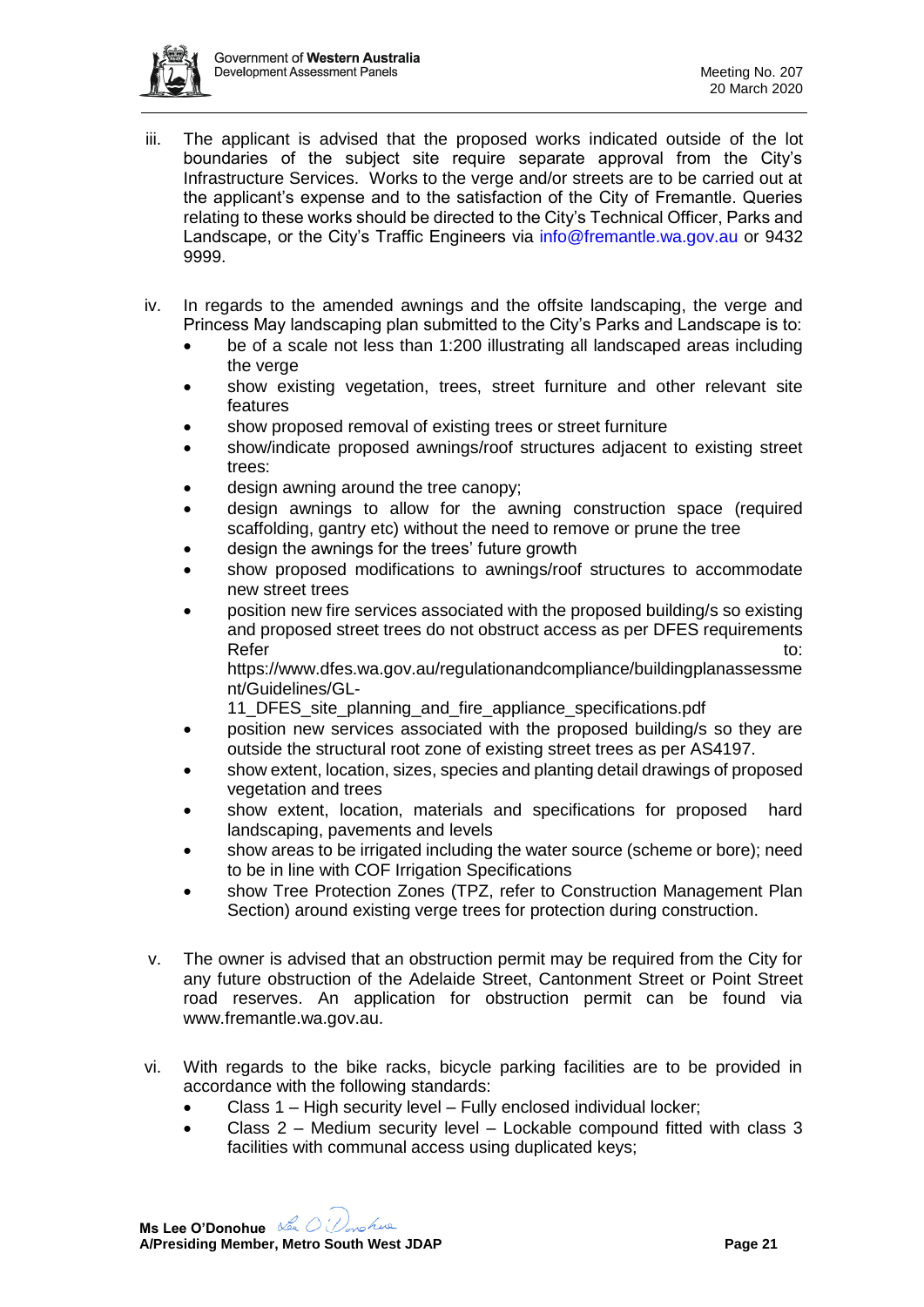

• Class 3 – Low security level – Rails or racks to which both the bicycle frame and wheels can be locked.

For more information refer to 'Austroads Cycling Aspects to Austroads Guides'

vii. In regard to the condition requiring a Construction Management Plan, Local Planning Policy 1.10 Construction Sites can be found on the City's web site via http://www.fremantle.wa.gov.au/development/policies. A copy of the City's Construction and Demolition Management Plan Proforma which needs to be submitted with building and demolition permits can be accessed via: [https://www.fremantle.wa.gov.au/sites/default/files/Construction%20and%20Dem](https://www.fremantle.wa.gov.au/sites/default/files/Construction%20and%20Demolition%20Management%20Plan%20Proforma.pdf) [olition%20Management%20Plan%20Proforma.pdf](https://www.fremantle.wa.gov.au/sites/default/files/Construction%20and%20Demolition%20Management%20Plan%20Proforma.pdf)

The Infrastructure Business Services department can be contacted via [info@fremantle.wa.gov.au](mailto:ibs@fremantle.wa.gov.au) or 9432 9999.

- viii. In relation to the condition relating to the public art contribution, the applicant is advised that Council may waive the requirement for the public art/heritage work contribution in accordance with clause 6 of LPP 2.19 where the development incorporates public art in the development to the same value as that specified in the condition that is located in a position clearly visible to the general public on the site of the development. Should artwork be incorporated in the development a public art strategy for the site must be submitted to and approved prior to the issue of a Building Permit, to the satisfaction of the City of Fremantle. Please contact the City's Public Arts Coordinator on 9432 9999 for further information on this process. Prior to occupation of the development, the approved artwork must be installed and thereafter maintained to the satisfaction of the City of Fremantle. In determining the appropriateness and artistic merit of the public art, council shall seek relevant professional advice.
	- ix. For further conformation relating to the process and staging to ensure compliance with this planning condition please, refer to for the 'Developers handbook' for percentage for public arts process [https://www.fremantle.wa.gov.au/sites/default/files/City%20of%20Fremantle%20P](https://www.fremantle.wa.gov.au/sites/default/files/City%20of%20Fremantle%20Percent%20for%20Art%20Guidelines%20Sep%202015.pdf) [ercent%20for%20Art%20Guidelines%20Sep%202015.pdf](https://www.fremantle.wa.gov.au/sites/default/files/City%20of%20Fremantle%20Percent%20for%20Art%20Guidelines%20Sep%202015.pdf)
	- x. Work on construction sites shall be limited to between 7am and 7pm on any day which is not a Sunday or Public Holiday. If work is to be done outside these hours a noise management plan must be submitted and approved by the Chief Executive Officer, City of Fremantle prior to work commencing.
- xi. In regards to the bike rack and locker provisions, should construction be staged, the Hotel will require 10 class 1 bike racks, 10 class 3 bike racks, and 10 lockers, based on the public bar and lounge areas of the hotel.

### **AMENDING MOTION**

**Moved by:** Cr Andrew Sullivan **Seconded by:** Cr Rachel Pemberton

That a new Advice Note xii be added to read as follows:

*The applicant is advised that any costs associated with the preparation of any Public Art Strategy for previously approved development applications on the subject site cannot be claimed against the public art contribution as conditioned above unless these works are also fulfilled as part of this proposal.*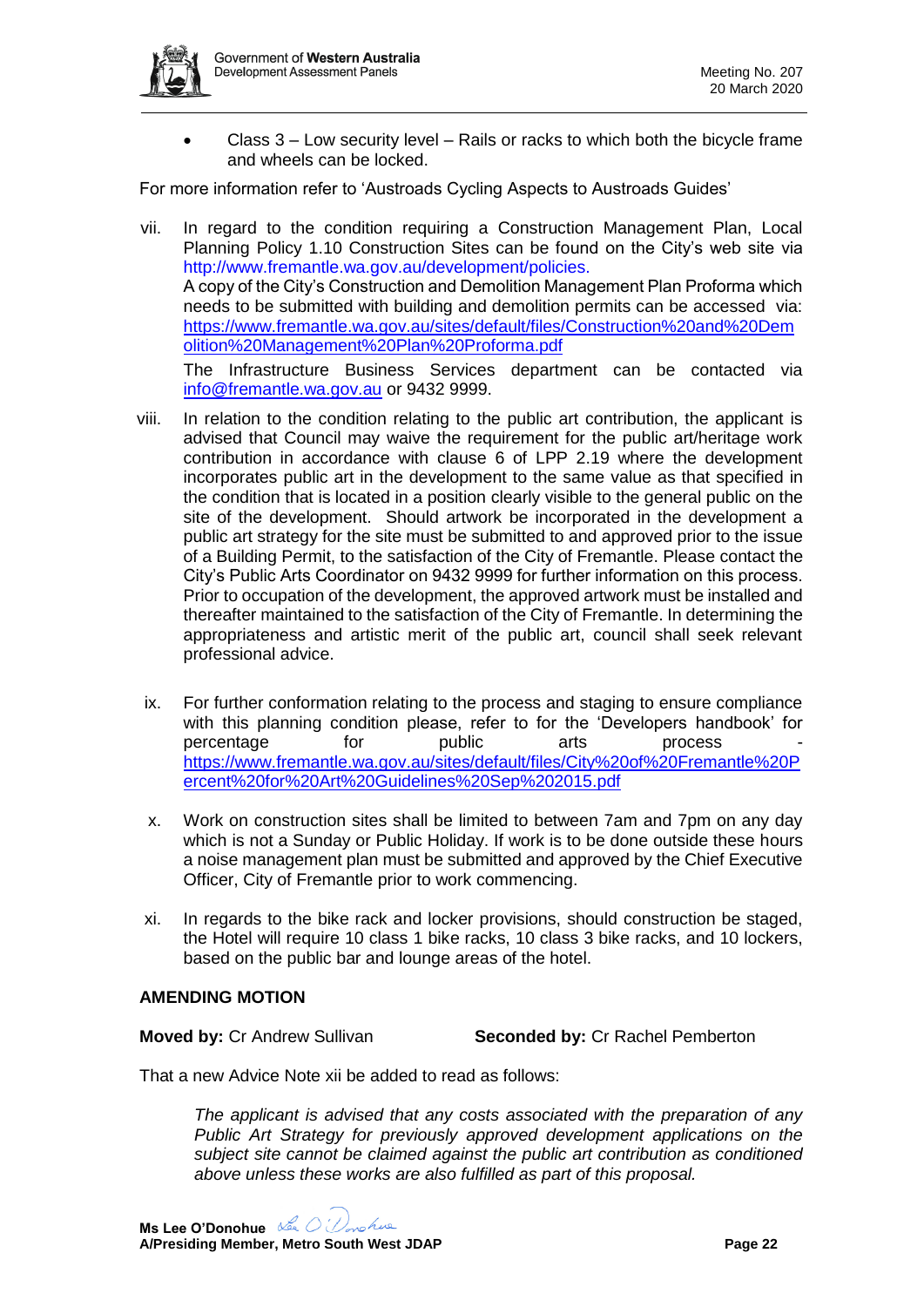

# **The Amending Motion was put and CARRIED UNANIMOUSLY.**

**REASON:** Given previous development applications have been conditionally approved for the subject site including a requirement to provide a public art contribution, the applicant is advised that any costs associated with the preparation of any previous Public Art Strategy cannot be claimed against the public art contribution of this approval unless those works are also fulfilled as part of this proposal.

### **REPORT RECOMMENDATION (AS AMENDED)**

#### **Officer Recommendation:**

That the Metro South-West JDAP resolves to:

1. **Approve** DAP Application reference DAP/19/1697 and accompanying plans Project 002 Drawing Nos 00-23, and CAPA Landscaping Plans 3-14, in accordance with Clause 68 of Schedule 2 (Deemed Provisions) of the *Planning and Development (Local Planning Schemes) Regulations 2015*, and the provisions of the City of Fremantle Local Planning Scheme No. 4, subject to the following conditions:

#### **Conditions**

- 1. This approval relates only to the development as indicated on the approved plans, dated 3 February 2020. It does not relate to any other development on this lot and must substantially commence within four years from the date of this decision letter.
- 2. This development approval does not relate to any works within the road reserve other than awnings for weather protection and signage.
- 3. The approved development shall be wholly located within the cadastral boundaries of the subject site including any footing details of the development.
- 4. All storm water discharge shall be contained and disposed of on-site unless otherwise approved by the City of Fremantle.
- 5. Prior to the issue of a Building Permit, the awnings within the road reserve to be amended to be designed around the existing and proposed trees to the satisfaction of the City of Fremantle.
- 6. Prior to the issue of a Building Permit for the development hereby approved, final details of the external materials, colours and finishes of the proposed development, including a physical sample board or materials is to be submitted and approved to the satisfaction of the City of Fremantle, on the advice of the City's Design Advisory Committee.
- 7. Prior to the issue of a Building Permit for the development hereby approved, storm water disposal plans, details and calculations must be submitted for approval by the City of Fremantle and thereafter implemented, constructed and maintained to the satisfaction of the City of Fremantle.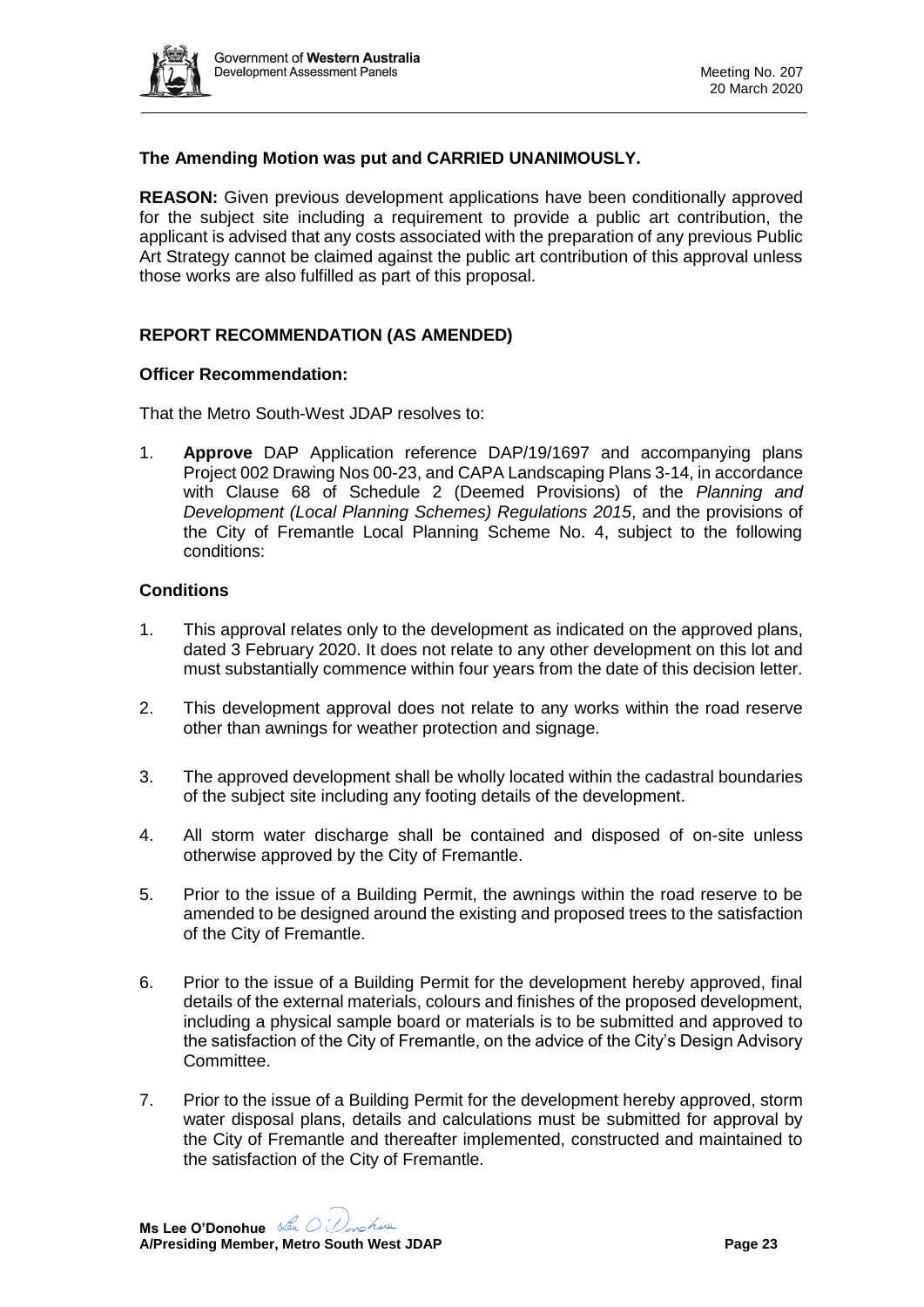

- 8. Prior to the issue of a Building Permit for the development hereby approved, the owner shall contribute a monetary amount equal in value to one percent of the estimated development cost, as indicated on the Form of Application for Planning Approval, to the City of Fremantle for development of public art works and/or heritage works to enhance the public realm in accordance with *LPP 2.19: Contributions for Public Art and/or Heritage Works* and to the satisfaction of the City of Fremantle. Based on the estimated cost of the development being \$45 million the contribution to be made is \$450,000.
- 9. Prior to the issue of a Building Permit for the development hereby approved, thirteen (13) Class 1, and eleven (11) Class 3 (As defined in LPS4) bicycle racks shall be provided, to the satisfaction of the City of Fremantle. Prior to occupation of the development, the approved bicycle racks must be installed and thereafter be maintained for the life of the development, to the satisfaction of the City of Fremantle.
- 10. Prior to the issue of a Building Permit for the development hereby approved, end of trip facilities shall be provided, to the satisfaction of the City of Fremantle as follows:
	- 1 male and 1 female (or 2 unisex) showers for the Hotel, and
	- 1 male and 1 female (or 2 unisex) showers for the other non-residential units,

OR

• 2 male and 2 female (or 4 unisex) showers for use of all non-residential units within the entire development.

Prior to occupation of the development the approved end of trip facilities must be installed and thereafter be maintained for the life of the development, to the satisfaction of the City of Fremantle.

- 11. Prior to the issue of a Building Permit for the development hereby approved, thirteen (13), lockers shall be provided, to the satisfaction of the City of Fremantle. The facilities must thereafter be retained for the life of the development to the satisfaction of the City of Fremantle.
- 12. Prior to the issue of a Building Permit for the development hereby approved , all piped, ducted and wired services, air conditioners, hot water systems, water storage tanks, service meters and bin storage areas must be located to minimise any visual and noise impact on the occupants of nearby properties and screened from view from the street. Design plans for the location, materials and construction for screening of any proposed external building plant must be submitted to and approved by the City of Fremantle.
- 13. Prior to the issue of a Building Permit and Demolition Permit for the development hereby approved, a Construction and Demolition Management Plan shall be submitted and approved, to the satisfaction of the City of Fremantle addressing, but not limited to, the following matters:
	- a) Use of City car parking bays for construction related activities;
	- b) Protection of infrastructure and street trees within the road reserve;
	- c) Security fencing around construction sites;
	- d) Gantries;
	- e) Access to site by construction vehicles;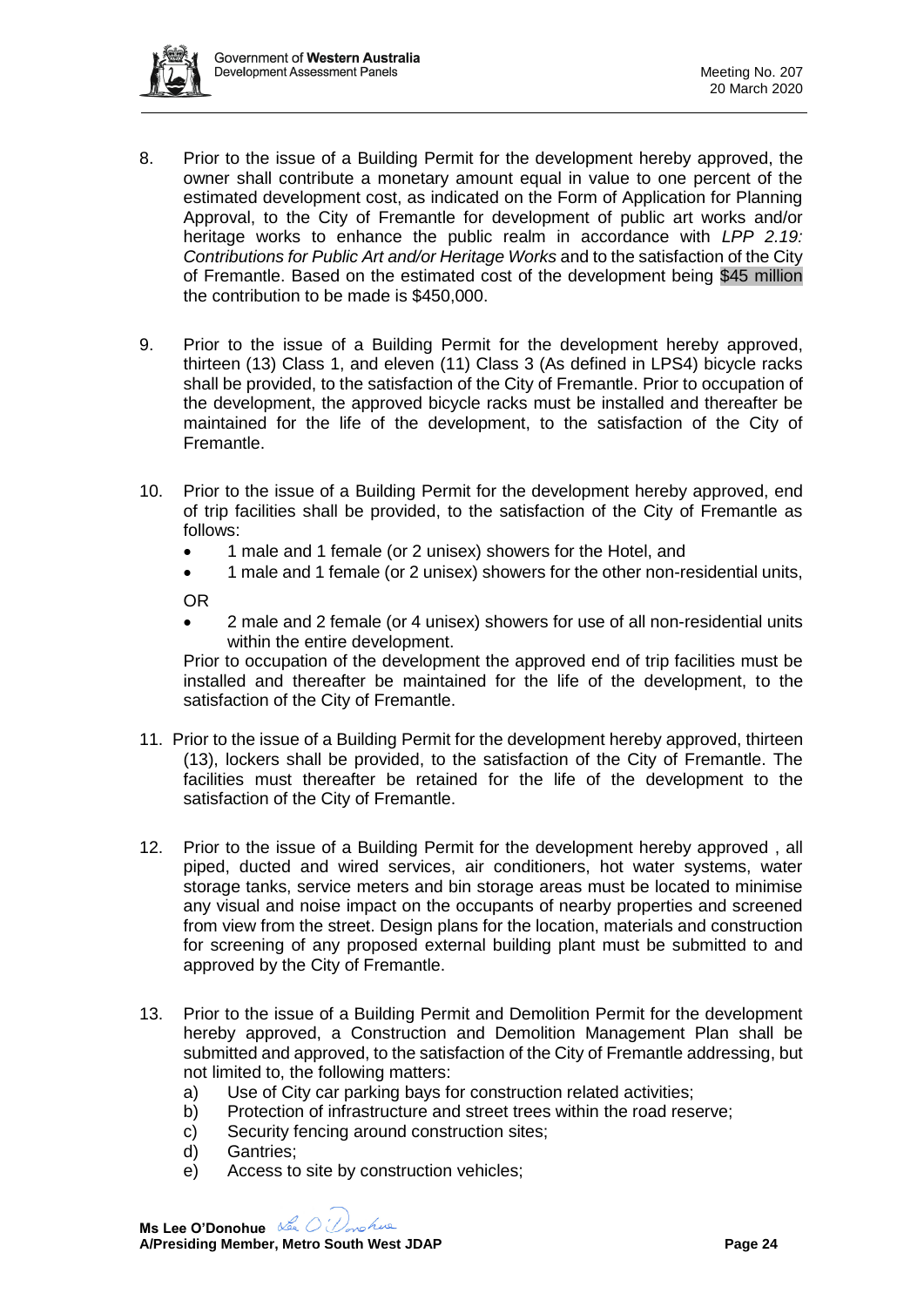

- f) Contact details;
- g) Site offices;
- h) Noise Construction work and deliveries;
- i) Sand drift and dust management;
- j) Waste management;
- k) Dewatering management plan;
- l) Traffic management; and
- m) Works affecting pedestrian areas.

The approved Demolition and Construction Management Plan shall be adhered to throughout the demolition of the existing building on site and construction of the new development.

- 14. Prior to the issue of a Building Permit for the development hereby approved, the design and materials of the development shall adhere to the requirements set out within City of Fremantle policy L.P.P2.3 - Fremantle Port Buffer Area Development Guidelines for properties contained within Area 2. Specifically, the development shall provide the following:
	- a) Glazing to windows and other openings shall be laminated safety glass of minimum thickness of 6mm or "double glazed" utilising laminated or toughened safety glass of a minimum thickness of 3mm.
	- b) Air conditioners shall provide internal centrally located 'shut down' points and associated procedures for emergency use.
	- c) Roof insulation in accordance with the requirements of the Building Codes of Australia.
- 15. Prior to the issue of a building permit, the applicant/owner is to submit a copy of documentation from the Green Building Council of Australia or a suitably qualified professional stating how the development will achieve a Green Star rating of at least 4 Stars or equivalent, to the satisfaction of the City of Fremantle.
- 16. Prior to issue of a building permit of the development hereby approved, the owner is to submit a waste management plan for approval by the City, detailing at a minimum the following:
	- Estimated waste generation
	- Proposed storage of receptacles
	- Collection methodology for waste
	- Additional management requirements to be implemented and maintained for the life of the development.

The waste management plan should give consideration to the fact the City is required to manage residential waste. As a result, the waste management plan will need to align with the waste services available to residents. The Waste Management Plan must be implemented at all times to the satisfaction of the City of Fremantle.

- 17. Prior to the issue of a Building Permit for the residential development hereby approved, the design and materials of the development shall adhere to the requirements set out within City of Fremantle *Local Planning Policy 2.18 – New Residential Developments in the City Centre Zone – Noise from an Existing Source*. Specifically, the development shall provide the following:
	- a) to all external openings (windows and doors):
		- i) airtight rubber seals to provide acoustic protection; and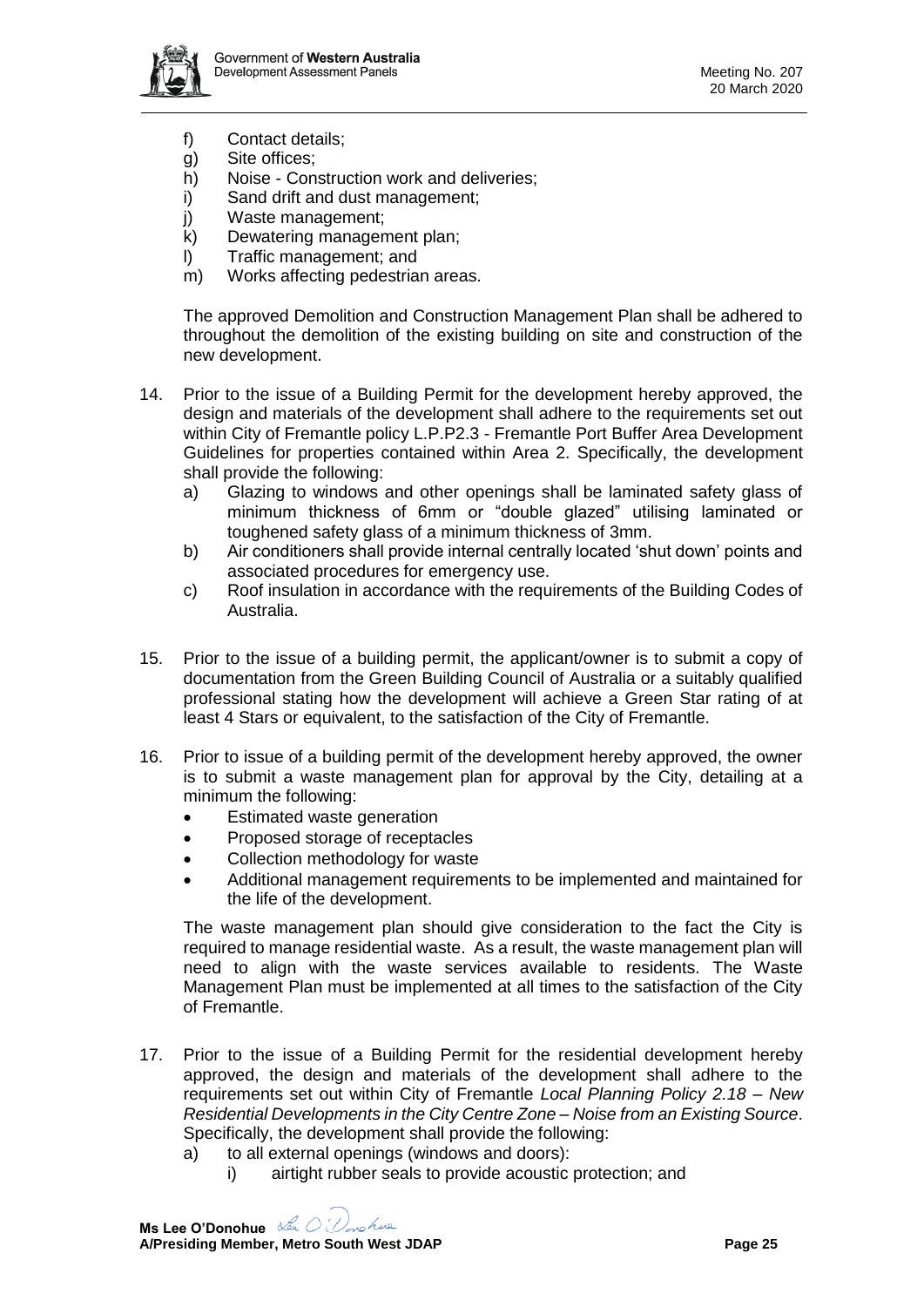

- ii) sliding windows shall be substituted with awning windows as they are able to achieve a positive compression seal; and
- iii) standard 6mm glass shall be substituted with sealed thickened laminated glass (no less than 10mm); or
- iv) standard 6mm glass shall be substituted with acoustic double glazing incorporating a 12mm thick pane of laminated glass set in a sealed metal frame with a 100mm air gap to the other pane of glass;
- b) to all external walls:
	- i) shall achieve a sound rating of Rw 45 dB or greater;
- c) to all floors and ceilings:
	- i) A 150mm thick concrete slab with either carpet or acoustically installed timber flooring or tiles; or
	- ii) Installing high density insulation batts into the cavity of a lightweight, suspended and floating ceilings or floors to absorb sound; or

Building components are isolated using resilient compounds such as rubber, neoprene or silicone for the purpose of reducing the transfer of noise.

- 18. Prior to the occupation of the development hereby approved, units 06-04, 03-01, 04-01, 04-02, 05-01, 05-02, and 06-01 are to demonstrate acoustic compliance that meets or exceeds the minimum standards of the AAAC Guideline for Apartment and Townhouse Acoustic Rating (or equivalent) to the satisfaction of the City of Fremantle.
- 19. Prior to occupation of the development, all habitable rooms are to be fitted with ceiling fans to the satisfaction of the City of Fremantle.
- 20. Prior to the occupation of the development hereby approved, all car parking, and vehicle access and circulation areas shall be maintained and available for car parking/loading, and vehicle access and circulation on an ongoing basis to the satisfaction of the City of Fremantle.
- 21. Prior to the occupation of the development hereby approved, vehicle crossovers shall be constructed to the City's specification and thereafter maintained to the satisfaction of the City of Fremantle.
- 22. Prior to the occupation of the development hereby approved, any redundant crossovers shall be removed and the verge and kerbing reinstated to the City's specifications, at the expense of the applicant and to the satisfaction of the City of Fremantle.
- 23. Prior to the occupation of the development, the approved landscaping, including vegetation within the verge and Princess May Park, shall be completed in accordance with the approved plans or any approved modifications thereto to the satisfaction of the City of Fremantle. All landscaped areas are to be maintained on an ongoing basis for the life of the development, to the satisfaction of the City of Fremantle.
- 24. Prior to occupation of the development hereby approved, a Notification pursuant to Section 70A of the Transfer of Land Act 1893 shall be prepared to the satisfaction of the City of Fremantle and registered against the Certificate of Title of every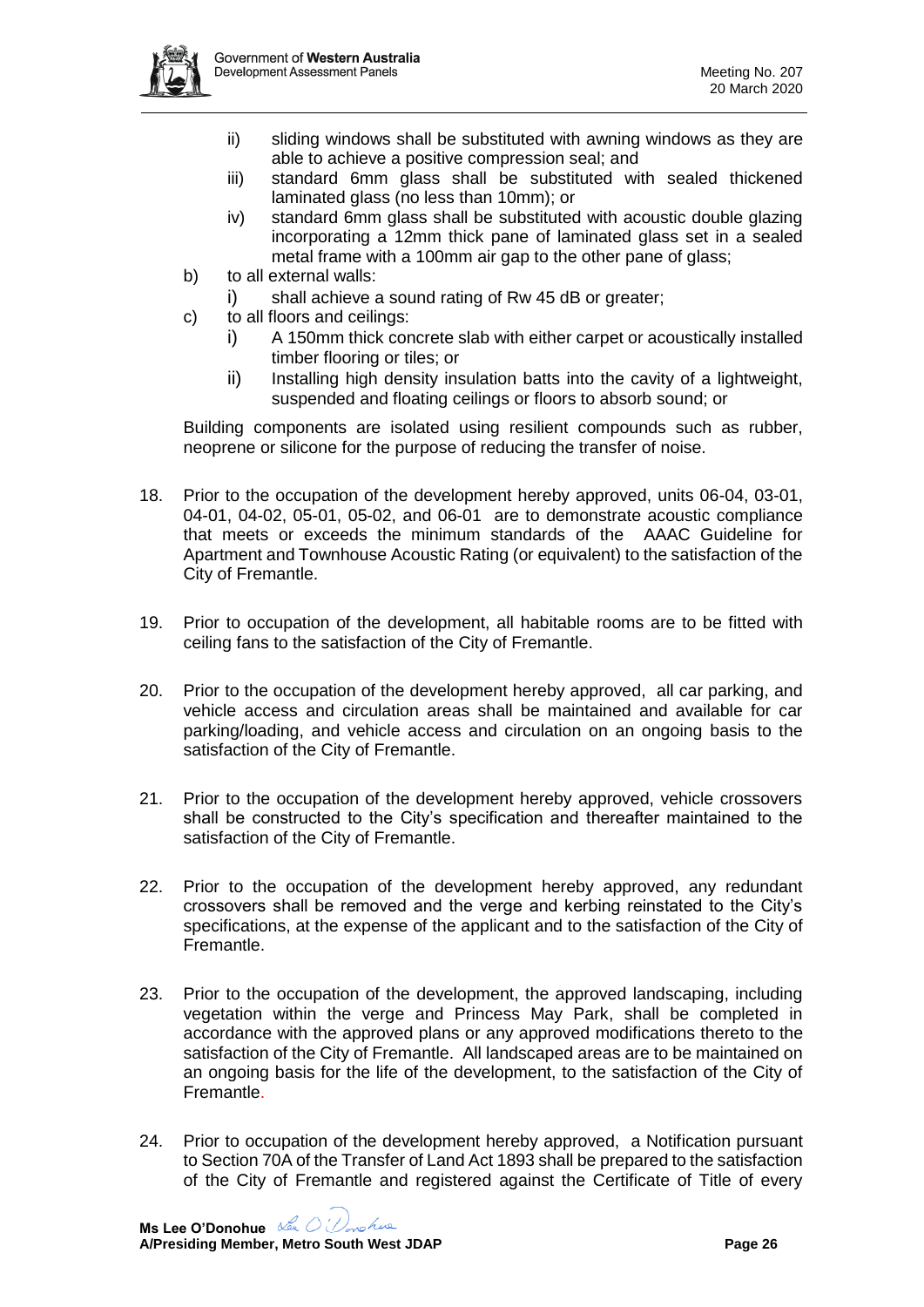

residential dwelling, to notify owners and prospective purchasers of any dwelling that the land is located in the City Centre and in close proximity or adjacent to, an area where non-residential uses may exist or be approved and, as a result, the land may be affected by activities and noise not normally associated with residential development. All costs and incidentals relating to the preparation of and registration of the Section 70A notification, including related City of Fremantle Solicitors' costs, shall be met by the owner of the land.

- 25. Prior to occupation of the development hereby approved, a Notification pursuant to Section 70A of the Transfer of Land Act 1893 shall be registered against the Certificate of Title to the land the subject of the proposed development advising the owners and subsequent owners of the land that the subject site is located in close proximity to the Fremantle Port and may be subject to noise, odour and activity not normally associated with residential use. The notification is to be prepared by the City's solicitors at the expense of the owner and be executed by all parties prior to occupation.
- 26. Where any of the preceding conditions has a time limitation for compliance, if any condition is not met by the time requirement within that condition, then the obligation to comply with the requirements of any such condition (other than the time limitation for compliance specified in that condition), continues whilst the approved development continues.

# **ADVICE NOTES:**

- i. The applicant is advised that additional information in relation to the City's waste management requirements can be found here: <https://www.fremantle.wa.gov.au/residents/waste-and-recycling>
- ii. The applicant is advised that all works within the verge, including tree removal and crossovers, require a separate application from the City's Engineering Department. New/modified crossover(s) shall comply with the City's standard for crossovers, which are available on the City of Fremantle's web site. Removal of the street tree may require monetary compensation and/or planting of additional trees.
- iii. The applicant is advised that the proposed works indicated outside of the lot boundaries of the subject site require separate approval from the City's Infrastructure Services. Works to the verge and/or streets are to be carried out at the applicant's expense and to the satisfaction of the City of Fremantle. Queries relating to these works should be directed to the City's Technical Officer, Parks and Landscape, or the City's Traffic Engineers via [info@fremantle.wa.gov.au](mailto:info@fremantle.wa.gov.au) or 9432 9999.
- iv. In regards to the amended awnings and the offsite landscaping, the verge and Princess May landscaping plan submitted to the City's Parks and Landscape is to:
	- be of a scale not less than 1:200 illustrating all landscaped areas including the verge
	- show existing vegetation, trees, street furniture and other relevant site features
	- show proposed removal of existing trees or street furniture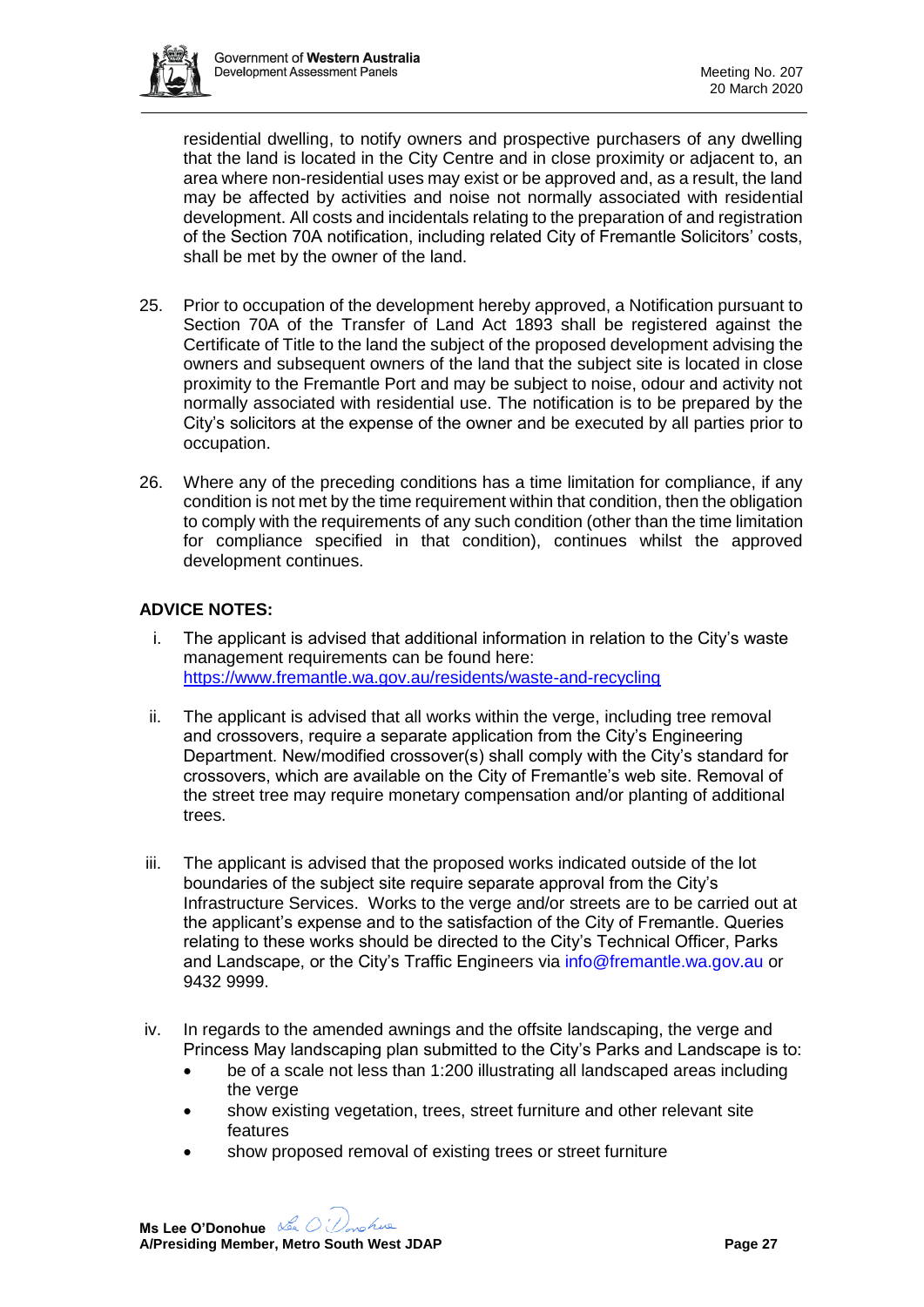

- show/indicate proposed awnings/roof structures adjacent to existing street trees:
- design awning around the tree canopy;
- design awnings to allow for the awning construction space (required scaffolding, gantry etc) without the need to remove or prune the tree
- design the awnings for the trees' future growth
- show proposed modifications to awnings/roof structures to accommodate new street trees
- position new fire services associated with the proposed building/s so existing and proposed street trees do not obstruct access as per DFES requirements Refer to:

https://www.dfes.wa.gov.au/regulationandcompliance/buildingplanassessme nt/Guidelines/GL-

- 11\_DFES\_site\_planning\_and\_fire\_appliance\_specifications.pdf
- position new services associated with the proposed building/s so they are outside the structural root zone of existing street trees as per AS4197.
- show extent, location, sizes, species and planting detail drawings of proposed vegetation and trees
- show extent, location, materials and specifications for proposed hard landscaping, pavements and levels
- show areas to be irrigated including the water source (scheme or bore); need to be in line with COF Irrigation Specifications
- show Tree Protection Zones (TPZ, refer to Construction Management Plan Section) around existing verge trees for protection during construction.
- v. The owner is advised that an obstruction permit may be required from the City for any future obstruction of the Adelaide Street, Cantonment Street or Point Street road reserves. An application for obstruction permit can be found via www.fremantle.wa.gov.au.
- vi. With regards to the bike racks, bicycle parking facilities are to be provided in accordance with the following standards:
	- Class 1 High security level Fully enclosed individual locker;
	- Class 2 Medium security level Lockable compound fitted with class 3 facilities with communal access using duplicated keys;
	- Class 3 Low security level Rails or racks to which both the bicycle frame and wheels can be locked.

For more information refer to 'Austroads Cycling Aspects to Austroads Guides'

vii. In regard to the condition requiring a Construction Management Plan, Local Planning Policy 1.10 Construction Sites can be found on the City's web site via http://www.fremantle.wa.gov.au/development/policies. A copy of the City's Construction and Demolition Management Plan Proforma which needs to be submitted with building and demolition permits can be accessed via: [https://www.fremantle.wa.gov.au/sites/default/files/Construction%20and%20Dem](https://www.fremantle.wa.gov.au/sites/default/files/Construction%20and%20Demolition%20Management%20Plan%20Proforma.pdf) [olition%20Management%20Plan%20Proforma.pdf](https://www.fremantle.wa.gov.au/sites/default/files/Construction%20and%20Demolition%20Management%20Plan%20Proforma.pdf)

The Infrastructure Business Services department can be contacted via [info@fremantle.wa.gov.au](mailto:ibs@fremantle.wa.gov.au) or 9432 9999.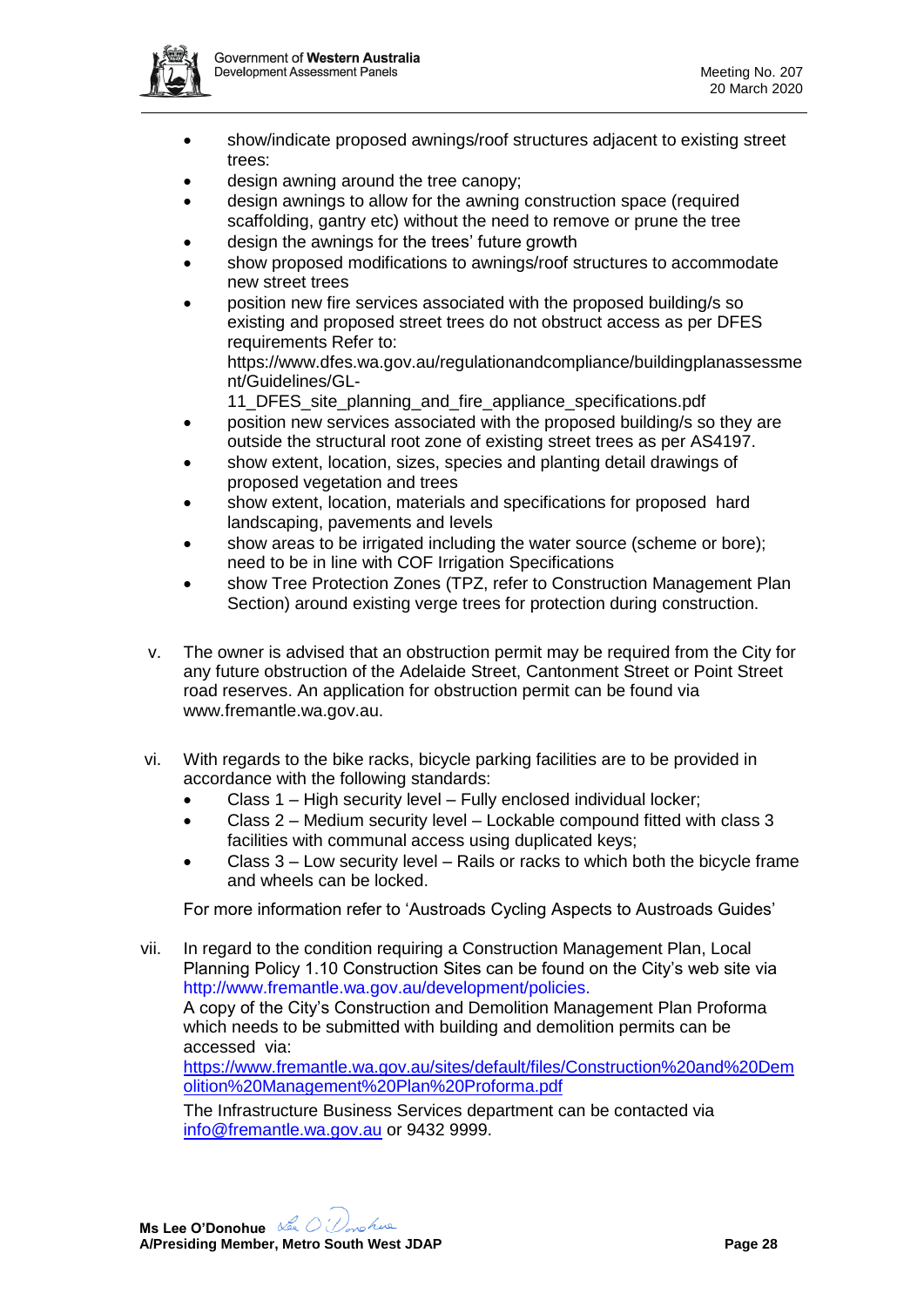

- viii. In relation to the condition relating to the public art contribution, the applicant is advised that Council may waive the requirement for the public art/heritage work contribution in accordance with clause 6 of LPP 2.19 where the development incorporates public art in the development to the same value as that specified in the condition that is located in a position clearly visible to the general public on the site of the development. Should artwork be incorporated in the development a public art strategy for the site must be submitted to and approved prior to the issue of a Building Permit, to the satisfaction of the City of Fremantle. Please contact the City's Public Arts Coordinator on 9432 9999 for further information on this process. Prior to occupation of the development, the approved artwork must be installed and thereafter maintained to the satisfaction of the City of Fremantle. In determining the appropriateness and artistic merit of the public art, council shall seek relevant professional advice.
	- ix. For further conformation relating to the process and staging to ensure compliance with this planning condition please, refer to for the 'Developers handbook' for percentage for public arts process [https://www.fremantle.wa.gov.au/sites/default/files/City%20of%20Fremantle%20P](https://www.fremantle.wa.gov.au/sites/default/files/City%20of%20Fremantle%20Percent%20for%20Art%20Guidelines%20Sep%202015.pdf) [ercent%20for%20Art%20Guidelines%20Sep%202015.pdf](https://www.fremantle.wa.gov.au/sites/default/files/City%20of%20Fremantle%20Percent%20for%20Art%20Guidelines%20Sep%202015.pdf)
	- x. Work on construction sites shall be limited to between 7am and 7pm on any day which is not a Sunday or Public Holiday. If work is to be done outside these hours a noise management plan must be submitted and approved by the Chief Executive Officer, City of Fremantle prior to work commencing.
- xi. In regards to the bike rack and locker provisions, should construction be staged, the Hotel will require 10 class 1 bike racks, 10 class 3 bike racks, and 10 lockers, based on the public bar and lounge areas of the hotel.
- xii. The applicant is advised that any costs associated with the preparation of any Public Art Strategy for previously approved development applications on the subject site cannot be claimed against the public art contribution as conditioned above unless these works are also fulfilled as part of this proposal.

### **The Report Recommendation (as amended) was put and CARRIED UNANIMOUSLY.**

**REASON:** In accordance with details contained in the Responsible Authority Report and Amending Motion.

**9. Form 2 – Responsible Authority Reports – Amending or cancelling DAP development approval**

Nil

**10. Appeals to the State Administrative Tribunal**

Nil

**Ms Lee O'Donohue**  nohue **A/Presiding Member, Metro South West JDAP Page 29**